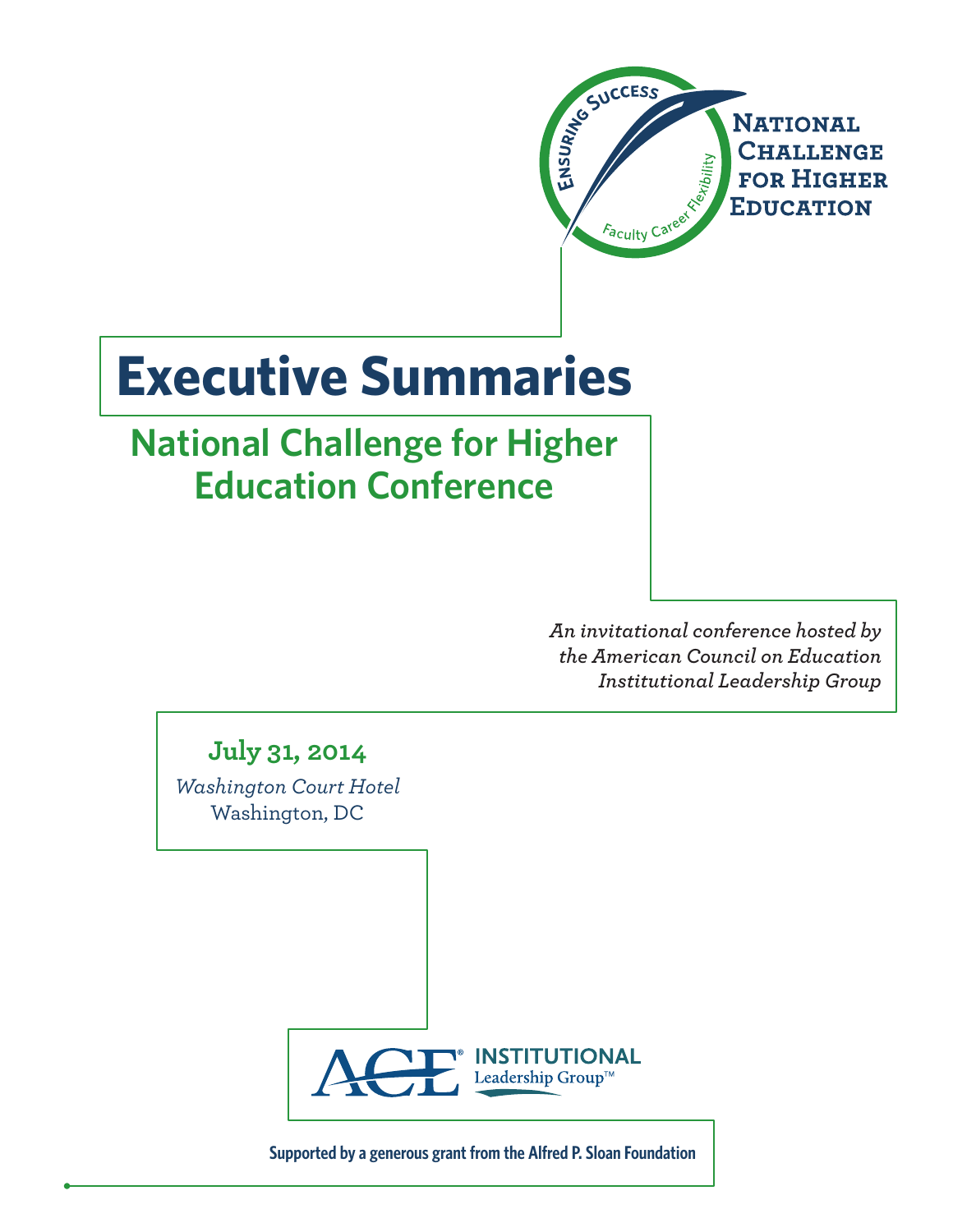#### **Institutional Leadership Program Staff**

Jean McLaughlin, Associate Director Nick Pettet, Associate Program Specialist Claire Van Ummersen, Senior Advisor

#### **Special Thanks**

Steven Taylor, Associate Director, Special Initiatives Kadeem Thorpe, Marketing Coordinator *American Council on Education* and Lauren Duranleau, Research Manager *American Dental Education Association*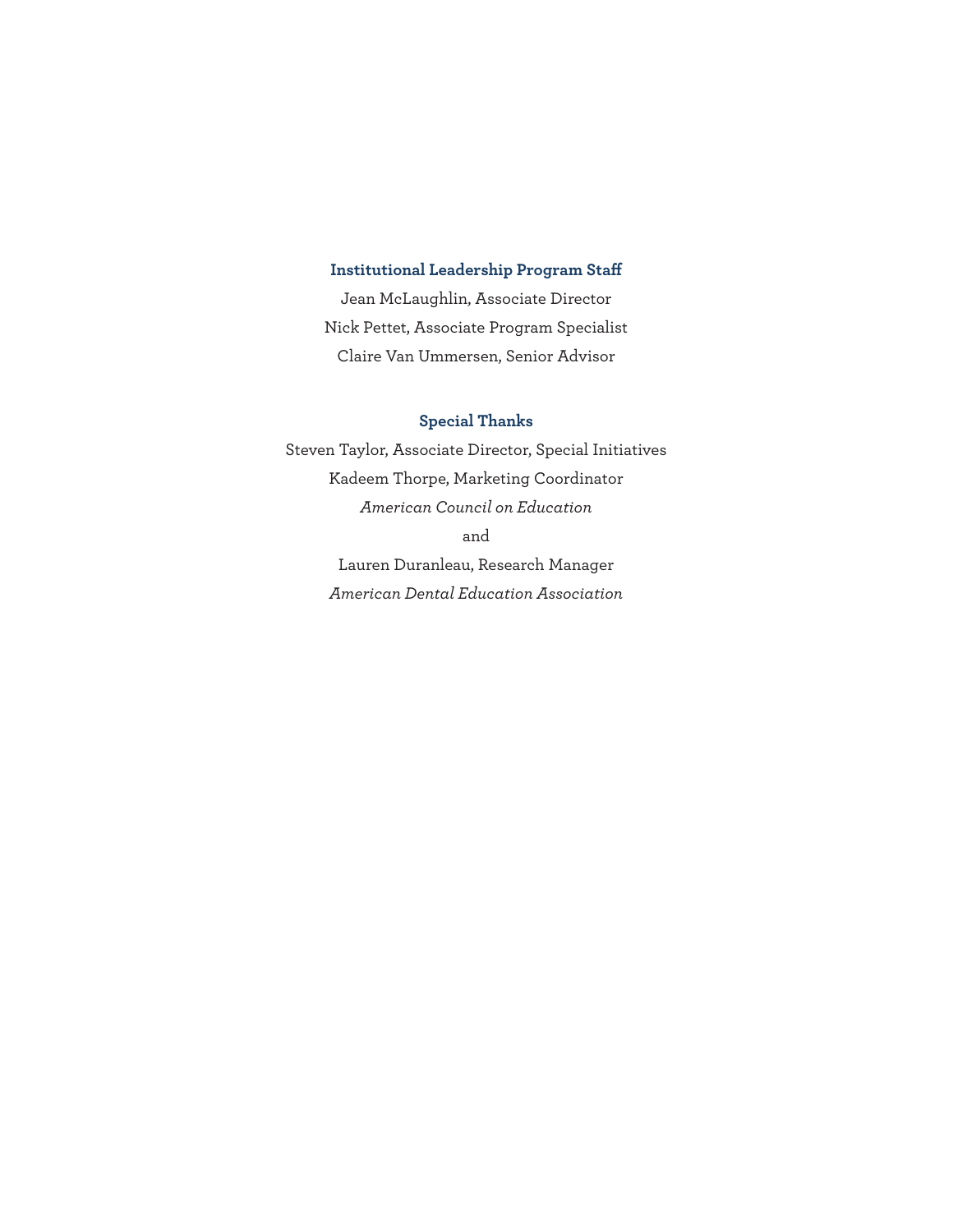



### **Table of Contents**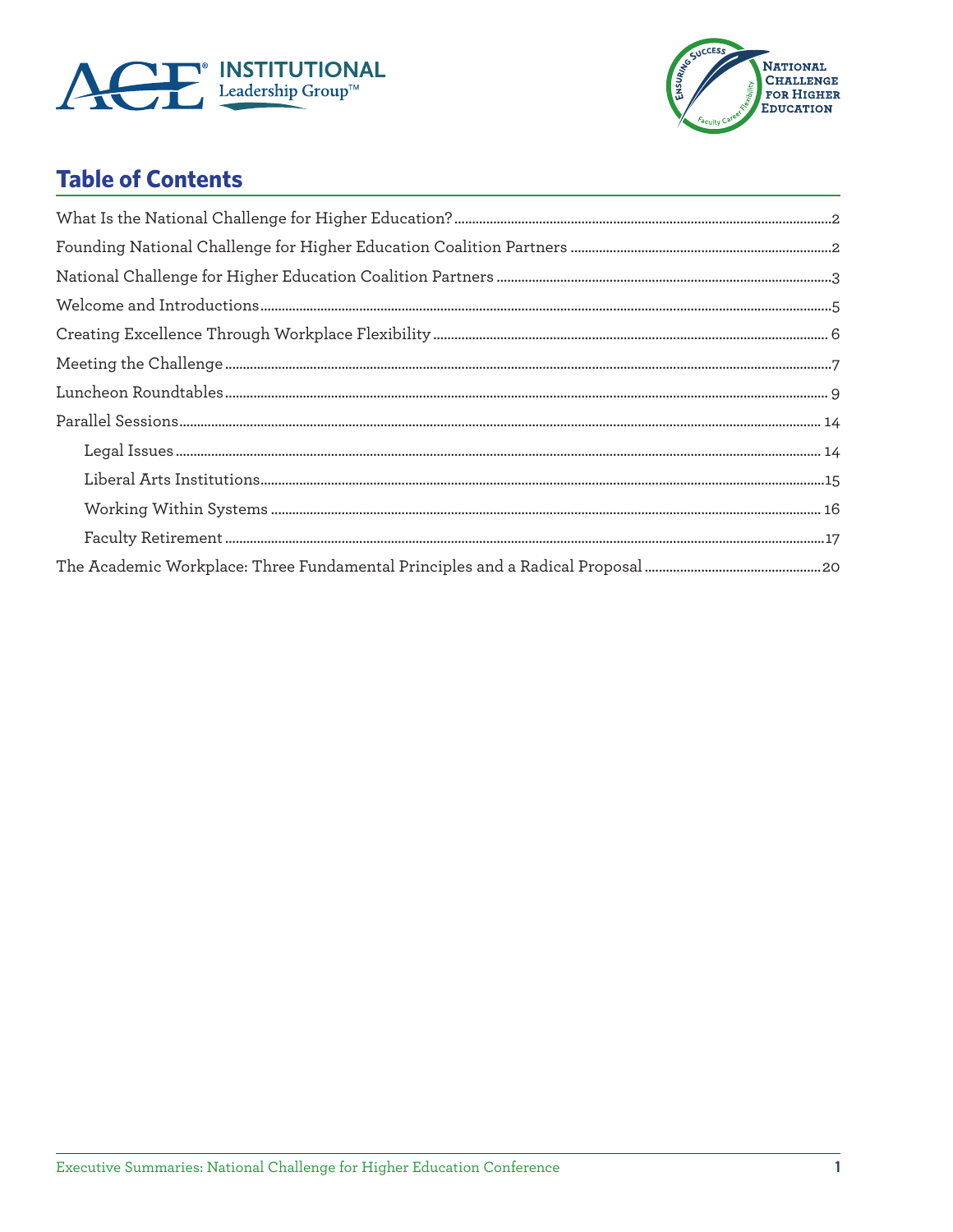



### **Founding National Challenge for Higher Education Coalition Partners**

These individuals agreed to serve as an advisory group for the National Challenge for Higher Education campaign; to recruit additional colleagues to the campaign; and to be ready to assist in raising awareness of this issue by speaking at one or more other appropriate meetings to advance these policies more broadly throughout academe.

**Mildred García,** President *California State University, Fullerton*

**Steven G. Poskanzer,** President *Carleton College (MN)*

**David Maxwell,** President *Drake University (IA)*

**John J. DeGioia,** President *Georgetown University (DC)*

**Lou Anna K. Simon,** President *Michigan State University*

**Lynn Pasquerella,** President *Mount Holyoke College (MA)*

**Linda P. B. Katehi,** Chancellor *University of California, Davis*

**Renu Khator,** Chancellor *University of Houston System President, University of Houston*

**Freeman A. Hrabowski III,** President *University of Maryland, Baltimore County*

**William E. (Brit) Kirwan,** Chancellor *University System of Maryland*

### **What Is the National Challenge for Higher Education?**

The National Challenge for Higher Education is a national campaign to promote work-life balance for faculty within colleges and universities. Signing on to this campaign signals that a president or chancellor will deepen his or her commitment to promoting and advocating faculty career flexibility on campus.

Presidents and chancellors who sign on to the campaign commit to providing leadership to:

- • Advance excellence by developing flexibility as a tool to enhance recruitment, retention, and advancement of faculty within an institution
- Actively communicate the institutional importance of workplace flexibility and implement policies and practices to keep pace with societal change while advancing gender, racial, and ethnic equity
- Educate and support key academic leaders (department chairs, deans, etc.) in developing and strengthening their skills for managing career flexibility
- Develop workplaces in which flexibility is an integral part of the culture of the institution, where flexibility is broadly and equitably implemented and available to faculty at every phase of their career, from recruitment to retirement

More information about the National Challenge, including *Making the Business Case*, is located at www. acenet.edu/nationalchallenge.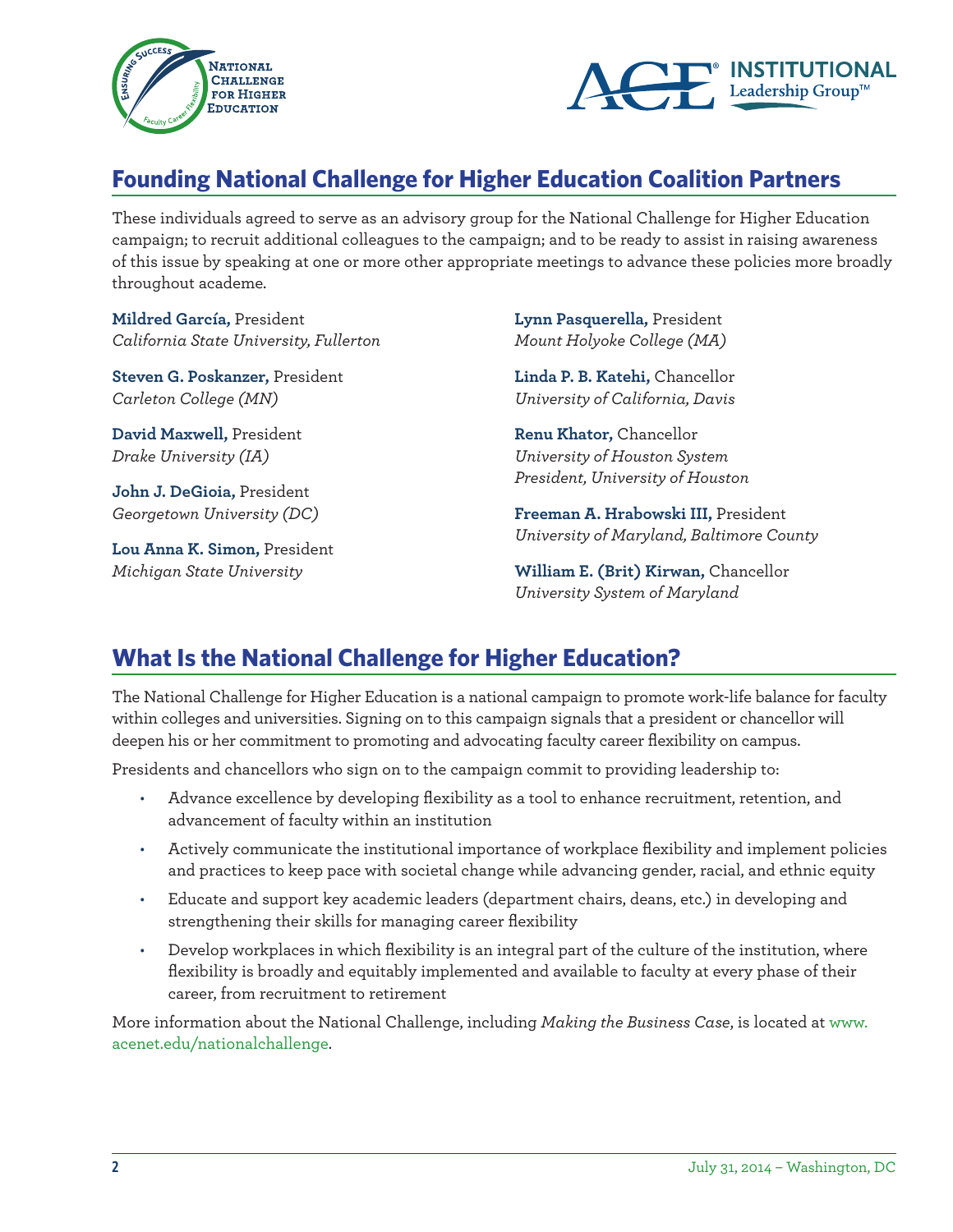



### **National Challenge for Higher Education Coalition Partners**

Albright College (PA) Auburn University (AL) Bastyr University (WA) Bellarmine University (KY) Berkeley College (NJ) Bethany College (WV) Bowie State University (MD) Brookhaven College (TX) California State Polytechnic University, Pomona California State University California State University, Bakersfield California State University, Fresno California State University, Fullerton California State University, Monterey Bay California State University, Northridge Carleton College (MN) Central Connecticut State University Charlotte Christian College and Theological Seminary (NC) College of the Ouachitas (AR) Coppin State University (MD) Delaware State University Dickinson College (PA) Drake University (IA) Eastern Connecticut State University Emerson College (MA) Florida Memorial University Francis Marion University (SC) Frostburg State University (MD) George Mason University (VA) Georgetown University (DC) Georgia Institute of Technology Gettysburg College (PA) Grinnell College (IA) Indiana University Irvine Valley College (CA) James Madison University (VA) Lafayette College (PA) Le Moyne College (NY) Lehman College (NY) Lindenwood University (MO) Loyola University Chicago

Macalester College (MN) Manhattanville College (NY) McKendree University (IL) Menlo College (CA) Michigan State University Middlebury College (VT) Missouri University of Science and Technology Mount Holyoke College (MA) Mount St. Mary's University (MD) North Dakota State University Northern Arizona University Oberlin College (OH) Ohio Wesleyan University Oregon Institute of Technology Oregon State University Plymouth State University (NH) Portland State University (OR) Rhode Island School of Design Robert Morris University (PA) Roosevelt University (IL) Rutgers University–Newark (NJ) Saint Louis University Salisbury University (MD) San José State University (CA) Saybrook University (CA) Skidmore College (NY) Smith College (MA) Southern Connecticut State University Southern Illinois University Carbondale St. Cloud Technical and Community College (MN) State University of New York at Fredonia State University of New York College at Cortland State University of New York Downstate Medical Center Susquehanna University (PA) Syracuse University (NY) Texas Tech University The Catholic University of America (DC) The State University of New York The University of Virginia's College at Wise Towson University (MD) University of Arkansas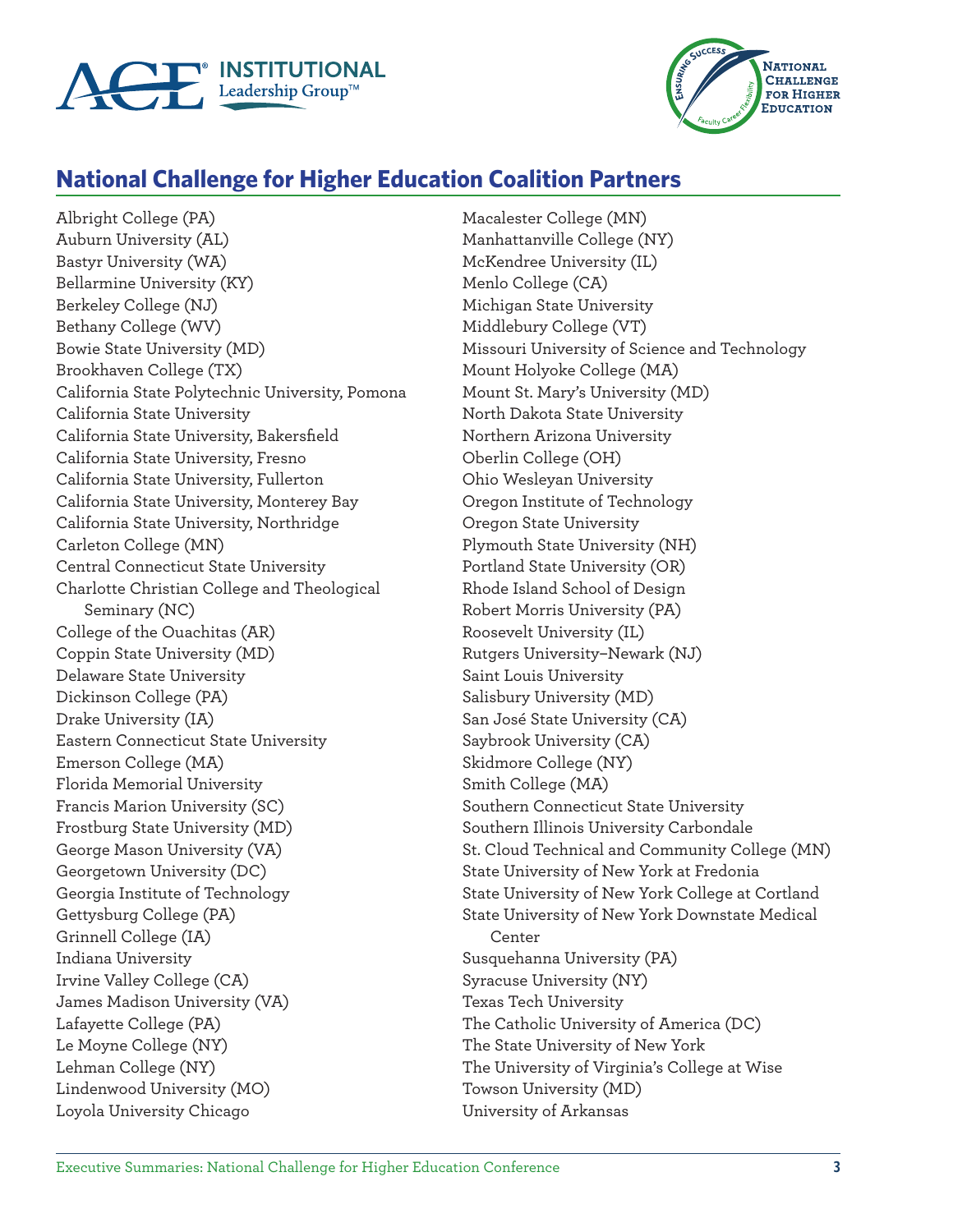



University of Baltimore University of California University of California, Berkeley University of California, Davis University of California, Irvine University of California, Los Angeles University of California, Merced University of California, Riverside University of California, San Diego University of California, San Francisco University of California, Santa Barbara University of California, Santa Cruz University of Central Florida University of Cincinnati (OH) University of Delaware University of Detroit Mercy University of Houston System University of Houston–Clear Lake University of Houston–Downtown University of Illinois University of Illinois at Chicago University of Illinois at Urbana–Champaign University of Illinois Springfield University of La Verne (CA) University of Maryland, Baltimore University of Maryland, Baltimore County

University of Maryland, Center for Environmental Science University of Maryland, College Park University of Maryland, Eastern Shore University of Maryland University College University of Massachusetts University of Miami University of Missouri–Columbia University of North Texas at Dallas University of Northern Iowa University of Rhode Island University of Texas at Arlington University of Washington University of Wisconsin–Stout University System of Maryland Valparaiso University (IN) Washington & Jefferson College (PA) Washington and Lee University (VA) West Hills Community College District (CA) West Virginia Higher Education Policy Commission Western Connecticut State University Wheaton College (IL) William James College (MA) Winthrop University (SC) Xavier University (OH)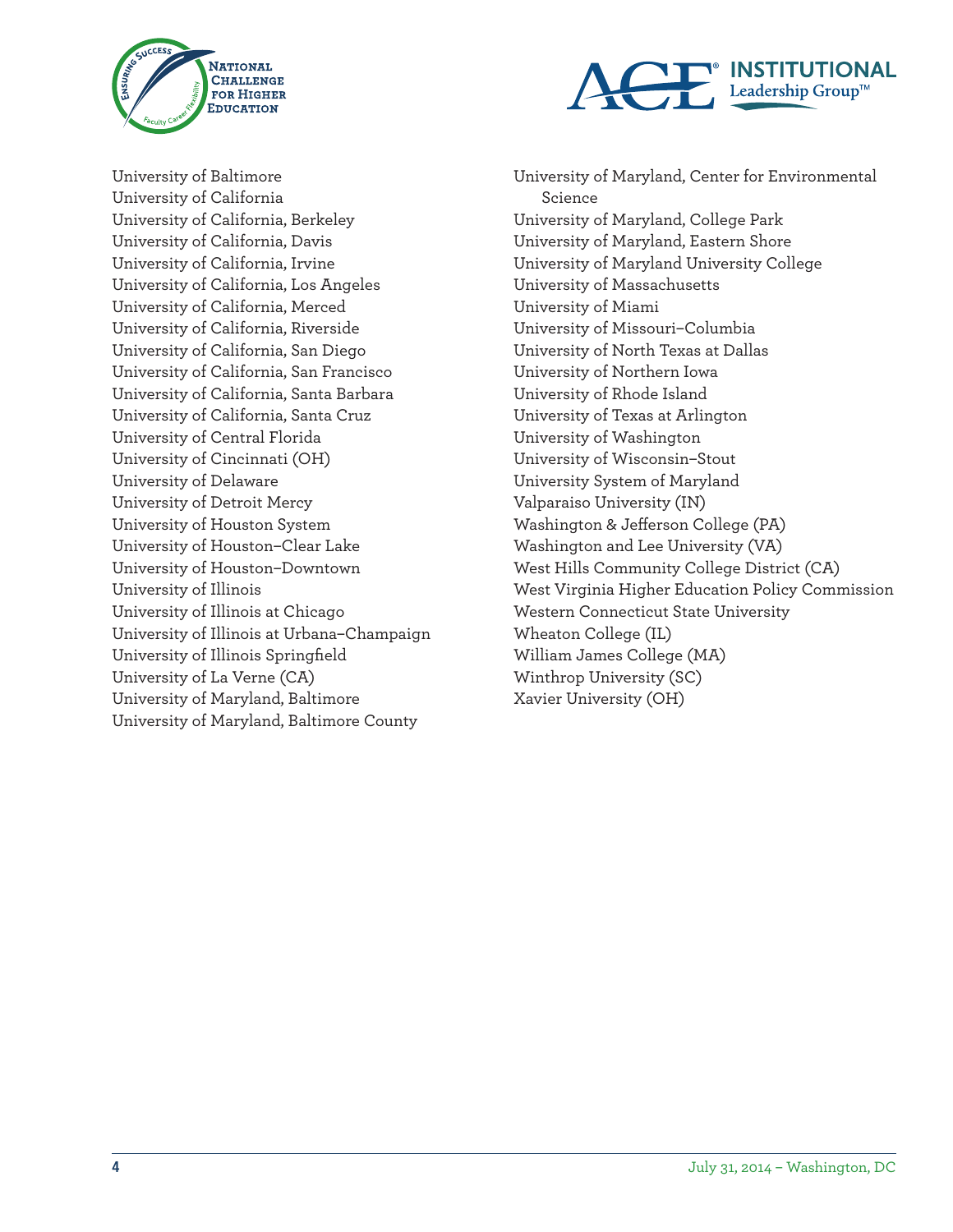



### **Welcome and Introductions**

#### **Molly Corbett Broad, President, American Council on Education**

Since 2003, the American Council on Education (ACE) has partnered with the Alfred P. Sloan Foundation in raising institutional commitment to faculty career flexibility (see acenet.edu/programs/ Sloan). Through generous funding from the foundation, we have been privileged to coordinate several rounds of grants to recognize the innovation and advances in these areas that campuses across the nation are accomplishing through the establishment of significant work-life policies and programs. To facilitate the dissemination of these best practices, ACE has held invitational conferences, developed an online toolkit that highlights best practices (including metrics comparing policies by institutional type), and published articles and books on legal issues, retirement policies, and institutional change.

The Sloan Award-winning campuses have been instrumental in disseminating our shared achievements to other campuses and a larger audience. As this dissemination continues, other institutions have asked how they can be involved with this work. Therefore, we developed the National Challenge for Higher Education campaign, an initiative that college and university presidents and chancellors can join to signal their dedication to recognizing the changes and challenges that the academic workplace will have to undergo to remain vital in the twenty-first century.

We seek to broaden academia's interest in, and commitment to, workplace flexibility for faculty at all stages of their careers. We believe that these workplace policies and practices will retain and revitalize faculty, promote diversity and inclusion, assist institutions in remaining competitive (both nationally and internationally), and capitalize on the return on investment made in faculty. This conference is an opportunity for speakers and attendees to share how they have addressed worklife issues that have proven to be successful with faculty professional and personal lives. Today's conference is an opportunity to learn—not only about best practices and policies, but about how to make these commitments sustainable amid the ongoing changes affecting academic institutions today.

#### **Kathleen E. Christensen, Program Director, Alfred P. Sloan Foundation (speaking on behalf of Paul L. Joskow, President, Alfred P. Sloan Foundation)**

Since 2003, one of the Alfred P. Sloan Foundation's most successful partnerships has been with ACE, and together with our 45 award-winning institutions, we have been instrumental in making policies more flexible for working families and their academic workplaces. ACE has been able to identify cultural and structural barriers, bringing awareness to these issues through a series of national conferences, awards programs, and other efforts to promote best practices that can be applied through all stages of the faculty career. As campuses become more multicultural, the issues of extended family and family responsibilities become a greater factor in the lives of faculty. As

these faculty members are struggling to adapt to the changes in the culture of the workforce, institutions of higher education have fallen further behind in accommodating their needs. Institutions need not suffer from a "poverty of the imagination" in creating workable solutions that address what faculty members want and need in their lives. Cost-benefits studies (see tinyurl.com/MakingtheBusinessCase) have provided a rationale for the financial resources put into creating faculty work-life career flexibility; having the courage to create these changes will be essential for institutional leaders as they lead their campuses into the twenty-first century.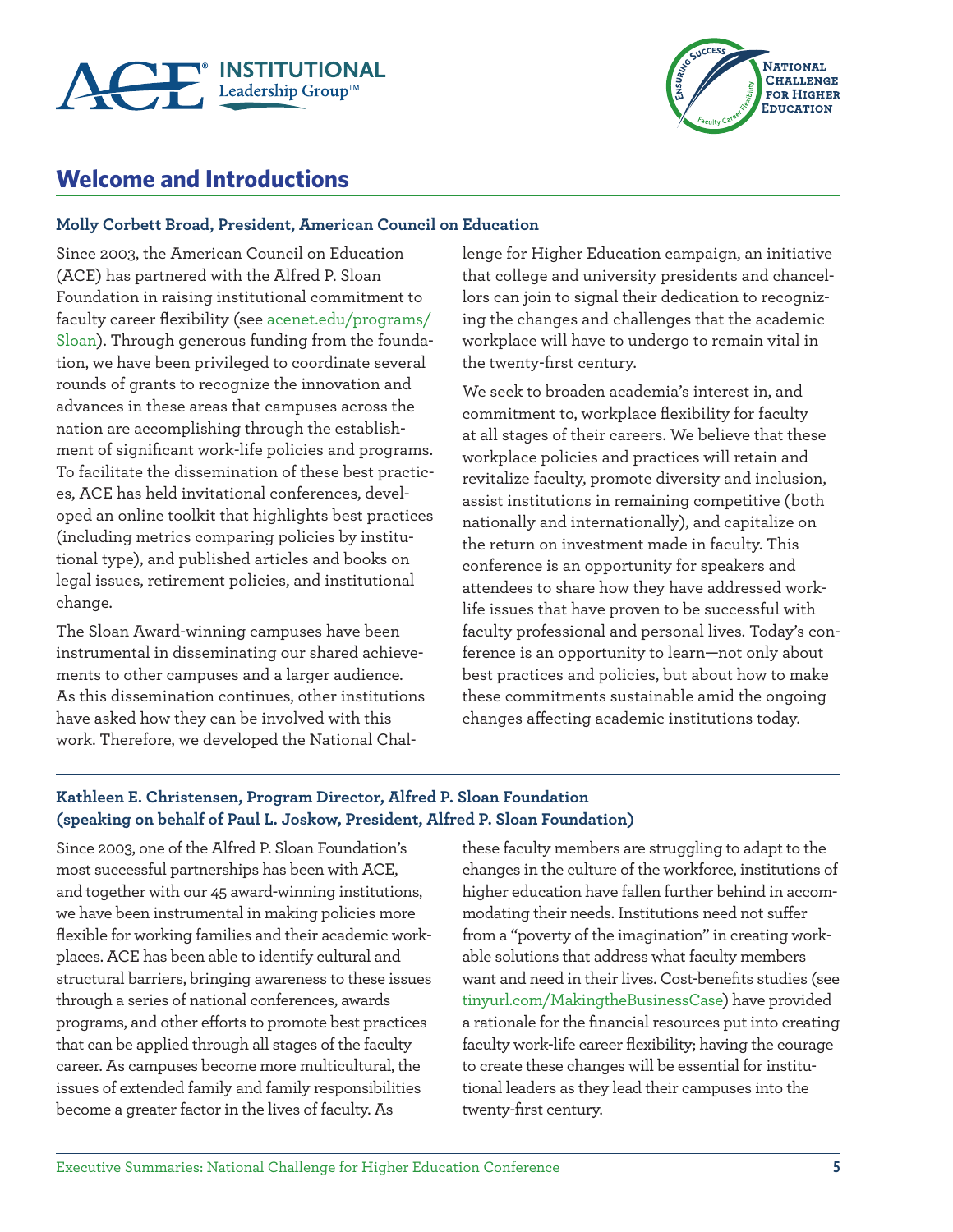



### **Creating Excellence Through Workplace Flexibility**

#### **Joan Ferrini-Mundy, Assistant Director for Education and Human Resources, National Science Foundation, interviewed by Kathleen E. Christensen, Program Director, Alfred P. Sloan Foundation**

*Changing demographics and attitudes toward a more balanced work-life culture have intensified competition for top talent among institutions of higher education. Leveraging workplace flexibility results in a win/win solution for both parties that also contributes to an institution's bottom line.* 

Joan Ferrini-Mundy, assistant director for education and human resources of the National Science Foundation (NSF), laid out the importance of science, technology, engineering, and mathematics (STEM) initiatives in the college or university and their role in national economic development. In STEM fields particularly, Ferrini-Mundy noted that the United States needs more diversity in the workforce while also increasing the number of STEM individuals overall. Learning environments within the college or university can achieve these goals by including better research opportunities for undergraduates, improving excellence in mentoring, and working toward increasing the availability of role models.

In 2012, the Career-Life Balance Initiative began, a series of policies designed to "clear the obstacles" and create a pathway "leading from graduate education through to full professor" (see nsf. gov/career-life-balance). Implemented to support work-life balance for the principal investigators of NSF awards, these policies help graduate students, post-doctorates, and early-career faculty to sustain their science careers. They offer preferred start dates for the awardees, no-cost extensions for parental leave, lowered bureaucratic barriers in using the policies, financial resources to principal investigators who need additional technology support in their labs, and supports for dual-career choices and opportunities. These policies and procedures, offered through new and supplemental grants to existing awards, have set an example for other federal agencies to follow.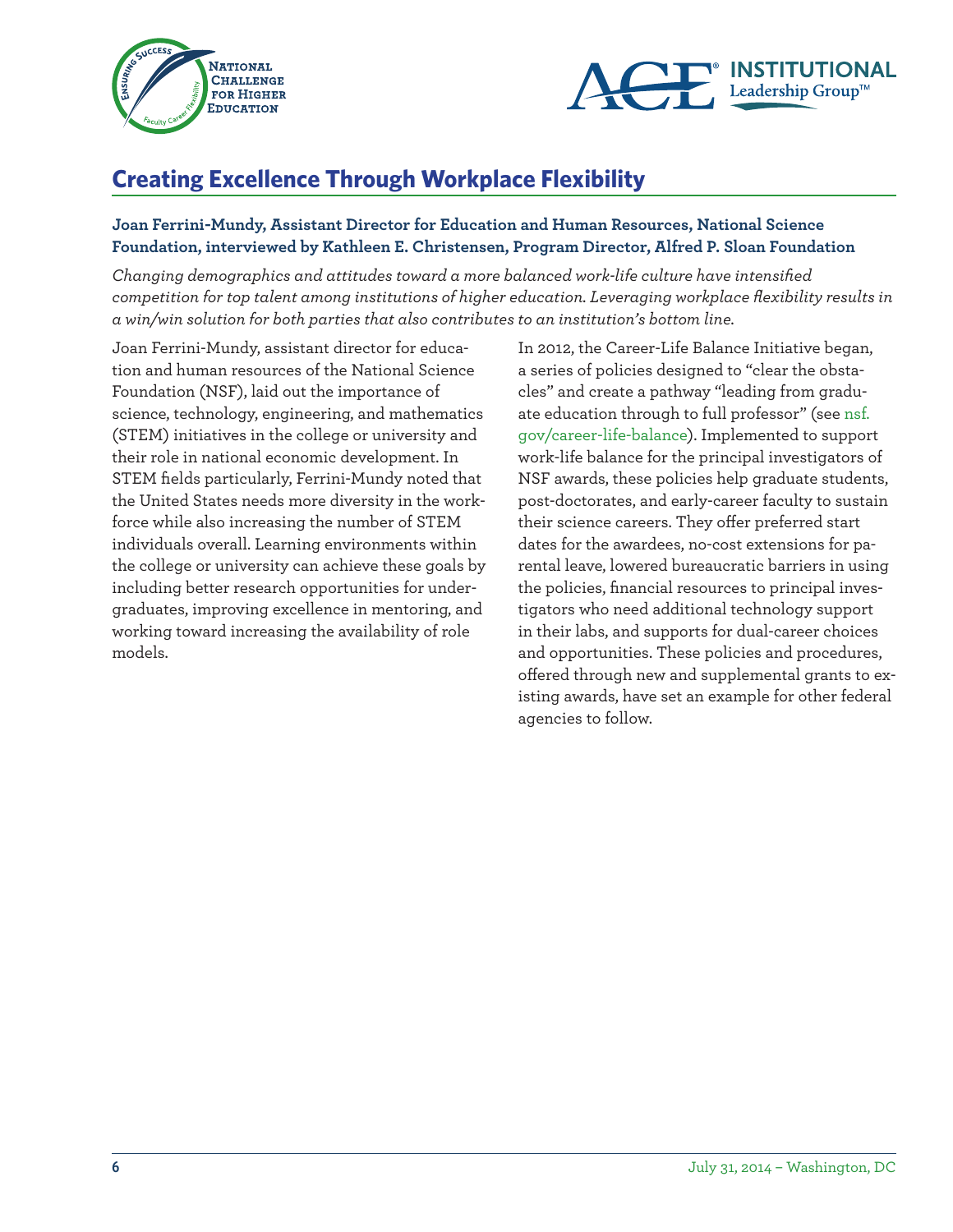



### **Meeting the Challenge: Implementing Effective Strategies, Policies, and Programs to Change the Culture within Institutions**

**Moderator: M. Peter McPherson, President, Association for Public and Land-grant Universities**

#### **Panelists: Linda P.B. Katehi, Chancellor, University of California, Davis; William E. (Brit) Kirwan, Chancellor, University System of Maryland; and Steven G. Poskanzer, President, Carleton College (MN)**

*This panel discussed the importance of strategies and policies that create flexibility, in order to assist in faculty retention and career satisfaction. New and innovative strategies addressed both the institutional climate and the culture. Faculty of both genders can utilize these policies without stigma or repercussions as they advance their academic careers.* 

#### **What are the current issues for individuals and Institutions concerning flexibility in faculty careers?**

With greater mobility within our society, people move among institutions more frequently and further away from their families of origin. As "time famines" increase, especially in science, technology, engineering, and mathematics (STEM) or teaching-intensive disciplines, some faculty feel pressed to a breaking point where many of the common solutions offered in other industries (e.g., flextime) no longer work for them. More faculty are expressing that they are feeling overwhelmed with work, and this fatigue should be troubling to institutions if they expect faculty to hold long and productive careers in academe.

Among younger faculty, a greater sense of shared labor for child rearing requires dual responsibility; today's faculty are expecting flexibility concerning this issue. As a result, more and more faculty members are looking into the family-friendly nature of the institution *before* considering whether or not to apply for a position, or in the case of tenure, before dedicating the next stage of their career at the same institution. New faculty also are at risk for taking unpaid leave because they haven't accrued sick or vacation leave, just at the time when they may need more flexibility. As faculty age, other work-life issues will start to increase in importance, like eldercare, spousal care, and retirement. There is also an emerging issue of adult children of faculty or staff who have returned to live at home after they have attended college or a university. The financial issues for faculty near retirement are pressing, especially

during this last economic downturn. Faculty looking to retire are also concerned about the rising costs of health care.

As the student population becomes more diverse, we have a need to find faculty and staff who can respond to and reflect the growing diversity of our students. They are creating the learning environments for students, but we have to think about the stressors that faculty and staff have in their own lives that are spilling over to their workplace. We know that in communities of color, the expectation for assisting extended family and for the larger community is more pronounced. Creating certain policies for faculty separately may present a source of conflict with staff, as both groups tend to have long careers at an institution, and staff, in particular, stay local to the community.

Higher education, in some respects, is behind the curve compared to other sectors, especially those we are competing against for talented faculty. The White House held a summit on working families; the National Science Foundation has a 10-year Career-Life Balance; and the National Institutes of Health has been responding to the needs of its grantees with supplemental funds for family-friendly initiatives–these are all examples of the nonprofit sector attempting to catch up to the for-profit sector. As institutions continue to recruit internationally, faculty from more enlightened countries will expect a family-friendly environment.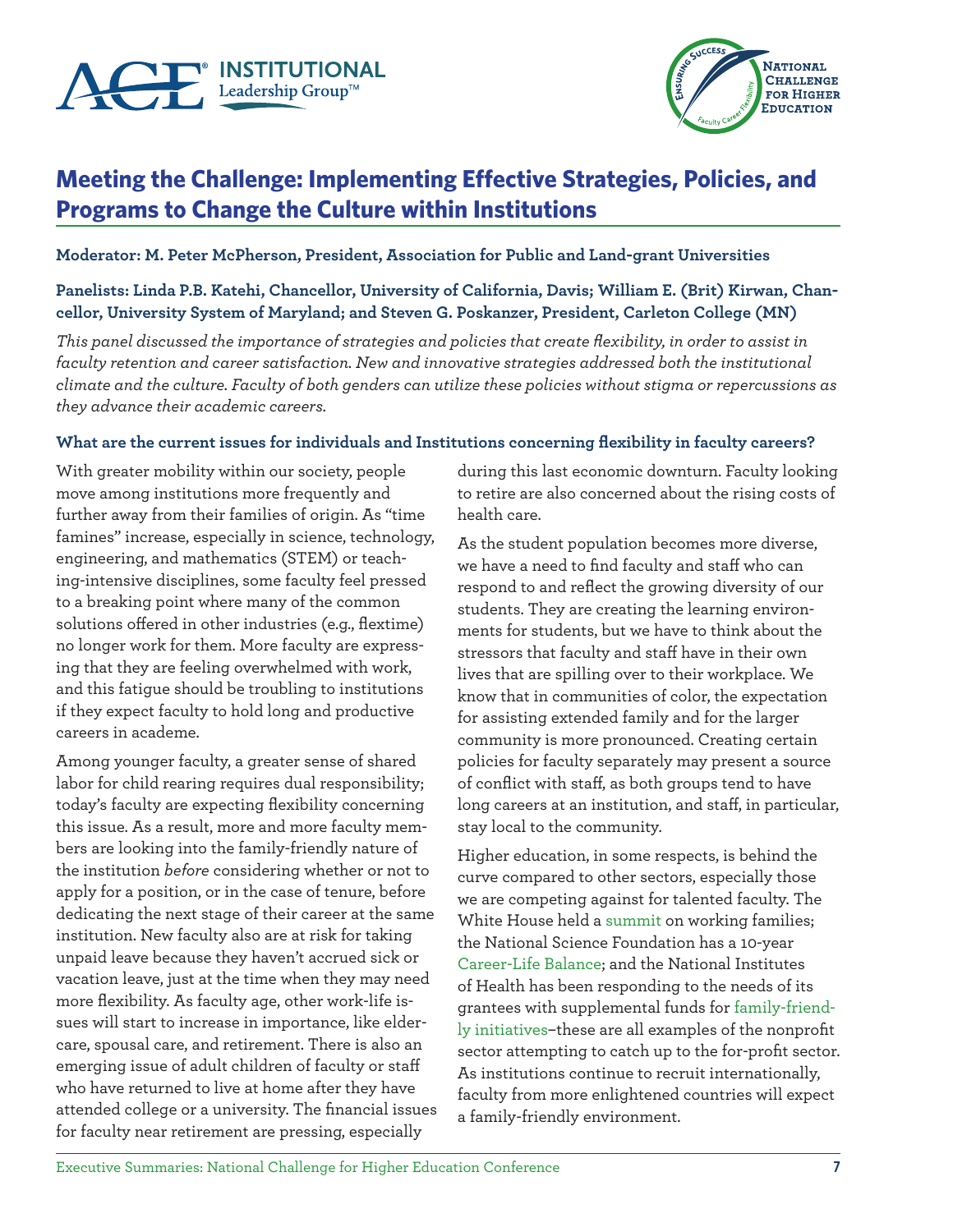



Some institutions are meeting the challenge of these changes in the workforce by working on campus policy and institutional culture surrounding policy usage and bias avoidance. One example of this is the difference between men's and women's reasons for requesting part-time appointments: Women were likely to use the reduced time for childcare, while men were likely to use it for consulting or a side business. Some institutions take advantage of their employee assistance programs to help faculty and

#### **How can we change the culture?**

Administrators need to use both top-down and bottom-up approaches, and they have to make clear that addressing work-life issues for both faculty and staff is a serious concern of senior campus officials. Addressing these issues by getting faculty and staff engaged and involved in work-life flexibility programs is a critical part of their own professional development to renew themselves. As leaders of institutions, it is essential to have training for key personnel and gatekeepers, and to have financial resources available, especially at the department-chair level, where decisions directly affecting faculty are being made. Some forward-thinking institutions have included curriculum relevant for work-life balance in the mandatory training of department chairs. Institutions are made up of "tribes" and of culture; and because of this, the impact of training change efforts within the institution could very well affect faculty members in completely different ways, dependent upon how change is managed within an institution.

Participants agreed that it takes longer for culture to change, but overall, there remain archaic rules within the institution that can be tweaked. An example of this is a change from "parental leave" to "family leave," which opens up a wide continuum of leave possibility. Another issue brought forth was the overspill of work into the home and personal life, made prevalent now that technology allows us to access our email and work stations more easily than ever before. A third issue is the increasing cost of real estate, both for institutions and for faculty. Acknowledging the need to revise the culture to reflect

staff with certain issues that are not in the purview of human resources or other institutional policies. Proactive institutions are not only creating better policies, but are also monitoring use by race and gender, and tracking long-term outcomes of policy usage. A projected metric of better policies is that faculty members, who might otherwise be overwhelmed with both work and family issues, remain a productive member of academia.

more modern family and personal arrangements that would benefit from a work-life balance should ensure a better work experience for the faculty and a containment of recruitment and retention costs for the academic institution. Institutions can decide that being a "great place to work" or having a family-friendly culture is a badge of honor that instills a point of pride for the campus.

In terms of implementation, an important element not to overlook is the cost-benefit analysis of some programs. Several participants spoke of programs they implemented that were not as expensive as the senior administrators initially estimated. One problem of capturing the true cost is that the budgets where the cost and the savings are recorded are usually in two different budget lines (see ToolsforChangeinStem.org for more ideas).

There is no one answer that will work on every campus, and it takes time to identify even the best answer on each campus. Leadership for these issues is important; senior leaders need to be seen as people who look for good ideas. Determining how to best send the message that flexibility is allowable and expected on campus remains a challenge. Leaders need to make this an urgent issue on their campus, review and prioritize the strategies, and then move on the problem. (Examples of policies and practices by institutional type are available on ACE's Alfred P. Sloan Projects for Faculty Career Flexibility website at tinyurl.com/FCFToolkit.)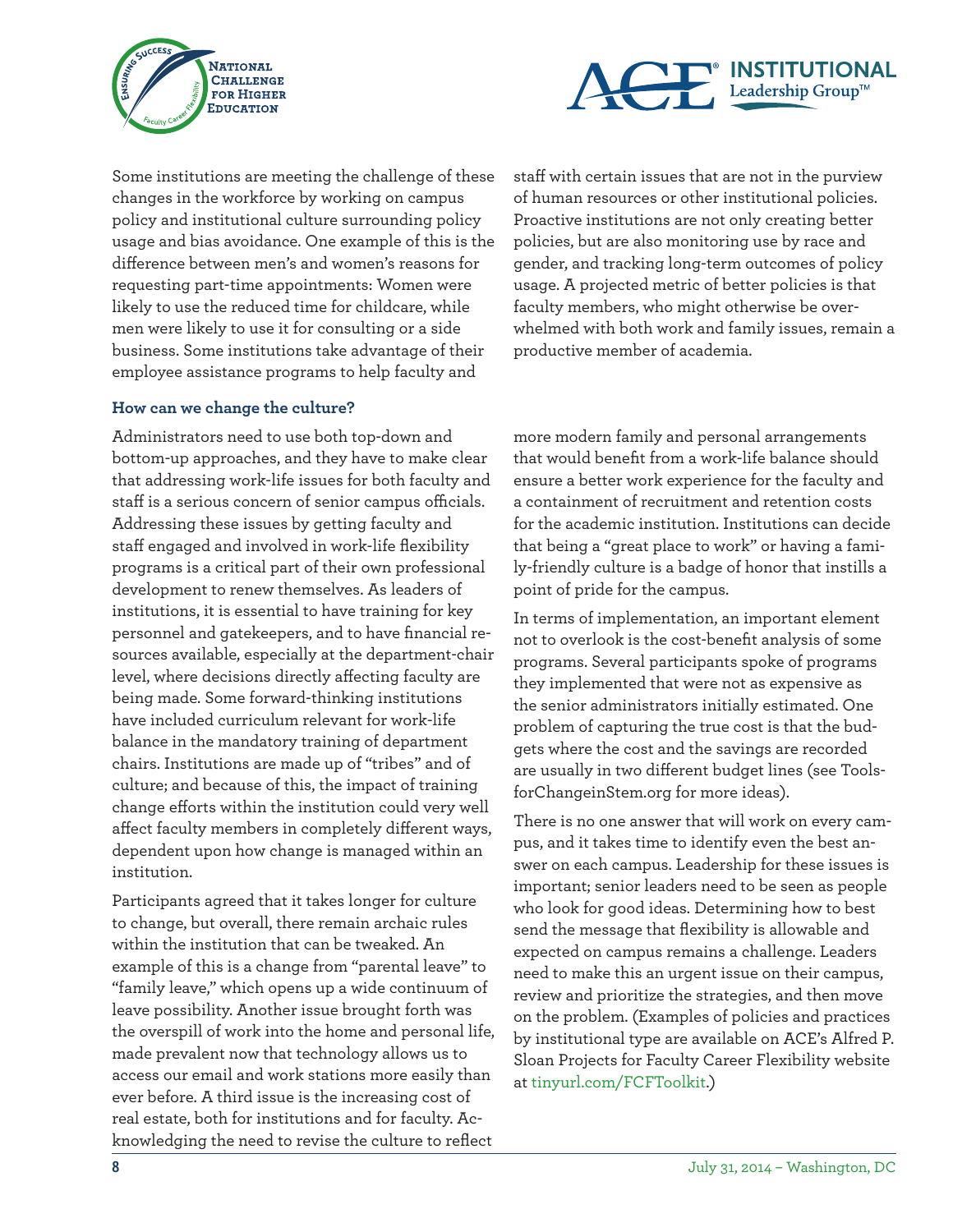



### **Luncheon Roundtables**

#### **Additional Programs to Create Greater Flexibility for Transitioning Faculty**

*Robert M. Groves, Provost, Georgetown University (DC)*

Georgetown University has been working for several years to advance its capacity to support faculty throughout their careers. Each year the university sets priorities to focus on specific aspects of the various career stages. Much of the work from past years has focused on early career stages—developing transparent policies and supports to recruit, retain, and advance faculty toward tenure and promotion. This past year, Georgetown has focused particularly on creating greater flexibility for faculty to plan for their personal transition to an active retirement (emeriti.georgetown.edu). Working together, faculty and administrators developed a new voluntary phased retirement program to

further increase flexibility for faculty. This new option is transparent and available to faculty across all departments in the university. For the faculty, it provides time to plan for financial and health-care needs as well as intellectual pursuits that will keep faculty active and allow them to continue to make a difference. It allows eligible faculty to work up to two years at 50 percent effort, while receiving 75–100 percent of full-time base salary. For the university, it allows for succession planning and balancing of the composition throughout the faculty. The phased retirement plan is designed to be financially sustainable and budget neutral.

#### **Recruiting and Retaining a Diverse Faculty**

*Patrice McDermott, Vice Provost for Faculty Affairs, and Renetta Tull, Associate Vice Provost for Postdoctoral Affairs and Director of PROMISE: Maryland Alliance for Graduate Education and the Professoriate, University of Maryland, Baltimore County*

The University of Maryland, Baltimore County (UMBC) has a number of strategic initiatives in place to recruit and retain talented faculty, including a flexible work arrangement policy. As an institution whose mission is focused on both STEM and "cultural and ethnic diversity," the provost convened an executive committee on the recruitment and retention of underrepresented minority faculty that guides the development and implementation of initiatives to recruit and retain a diverse faculty. UMBC's ADVANCE Program was framed to provide success for recruiting and retaining women faculty in STEM (http://tinyurl. com/UMBCADVANCE). A written diversity hiring

plan, a leadership cohort program, and consistent efforts in tracking data all contribute to a culture where faculty can get a reprieve from the worklife pressure that often accompanies faculty in the STEM fields. Currently, UMBC STEM faculty—both male and female—use a family leave policy, which faculty candidates identified as one of the top three reasons they accepted their faculty appointment. University of Maryland, Baltimore County President Freeman A. Hrabowski III demonstrates his support for these programs by meeting with women candidates to emphasize the "family-friendly" climate UMBC is creating.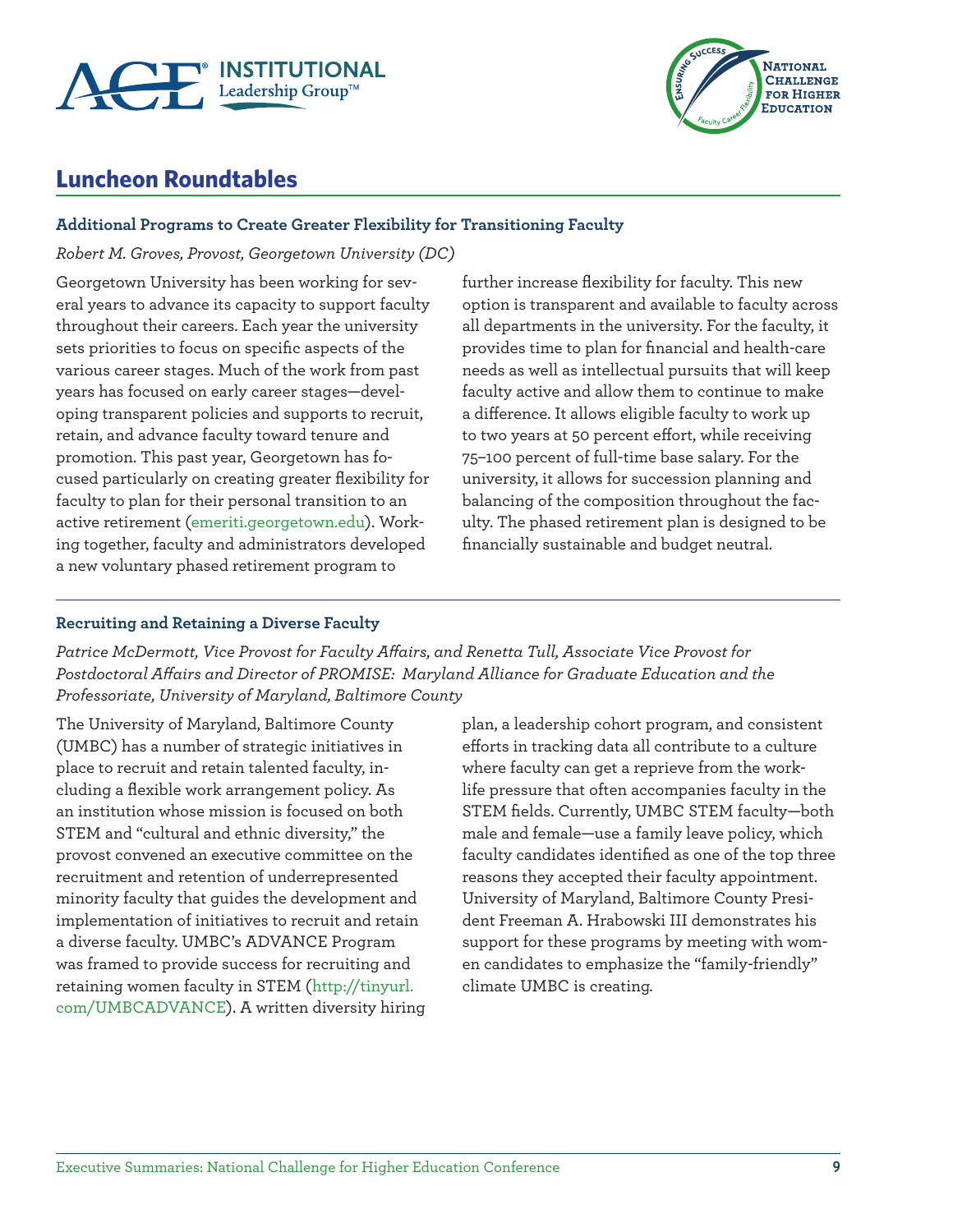



#### **Academic Biomedical Career Customization**

*Yvonne (Bonnie) A. Maldonado, Chief of the Division of Pediatric Infectious Diseases and Senior Associate Dean for Faculty Development and Diversity, Stanford University School of Medicine (CA)*

Yvonne (Bonnie) A. Maldonado, presented on Academic Biomedical Career Customization (med. stanford.edu/diversity/recruiting/ABCC.html), an initiative that is based upon Deloitte Consulting's model of career customization. In one aspect of this initiative, the involvement for the use of a "credit system," where faculty can exchange either "work" or "life" supports, has garnered much praise and success. In addition, with an increase in the number of funding proposals, more faculty are also stepping up to perform clinical work. Yet, even more importantly, faculty feel supported and valued with these policies because Stanford also notes that while work-life conflict remains a challenge for many faculty, work-work conflict, or work overload, also threatens the vitality of biomedical faculty in today's academic health centers.

#### **Mentoring Faculty for Career Satisfaction**

#### *Luanne Thorndyke, Vice Provost for Faculty Affairs, University of Massachusetts Medical School*

For faculty members at the University of Massachusetts Medical School, mentoring provides a pathway for skill development, career counseling, and the potential to lead individuals to career advancement and satisfaction (umassmed.edu/ofa/Mentoring). A survey of faculty uncovered a "mentoring gap" where faculty were not able to seek out appropriate individuals to give them the guidance they felt they needed. The development of a checklist for determining needs, the creation of a website, and dedicated mentoring workshops are all part of the program. Quick, one-hour mentoring consultations are also available. These programs are designed to "incorporate mentoring for professional socialization, address strengths an individual brings to a project, and correctly assess what they may need in order to advance." Mentoring is most successful when guidance occurs between a faculty member with specific needs and a mentor with the expertise that a mentee can utilize.

#### **"Stayin' Alive": Meeting Mid-Career Faculty Professional Renewal Needs**

#### *Amy Strage, Assistant Vice President for Faculty Development, San José State University (CA)*

San José State University has recognized that faculty members may become burned out or stalled within their careers, which then may lead to an increase in career dissatisfaction. The university has created a theoretical framework, grounded in adult development and psychology, addressing the need for faculty members to continue to be generative and vital in order to identify meaningful and professional goals. Once renewed and engaged, faculty can adjust their work-life balance to achieve goal and career advancements. The university

asks faculty to articulate personal and professional goals, improve their perception of their work, see value in constructive criticism, and reframe their professional objectives to include reflection and intentional planning (sjsu.edu/facultyaffairs/ acesloan). More details on the program can be found in the 2008 article "'Stayin' Alive': Meeting Faculty Mid-Career Professional Renewal Needs," by Amy Strage, Carolyn Nelson, and Susan Meyers, in *Metropolitan Universities*, 19, 71–83.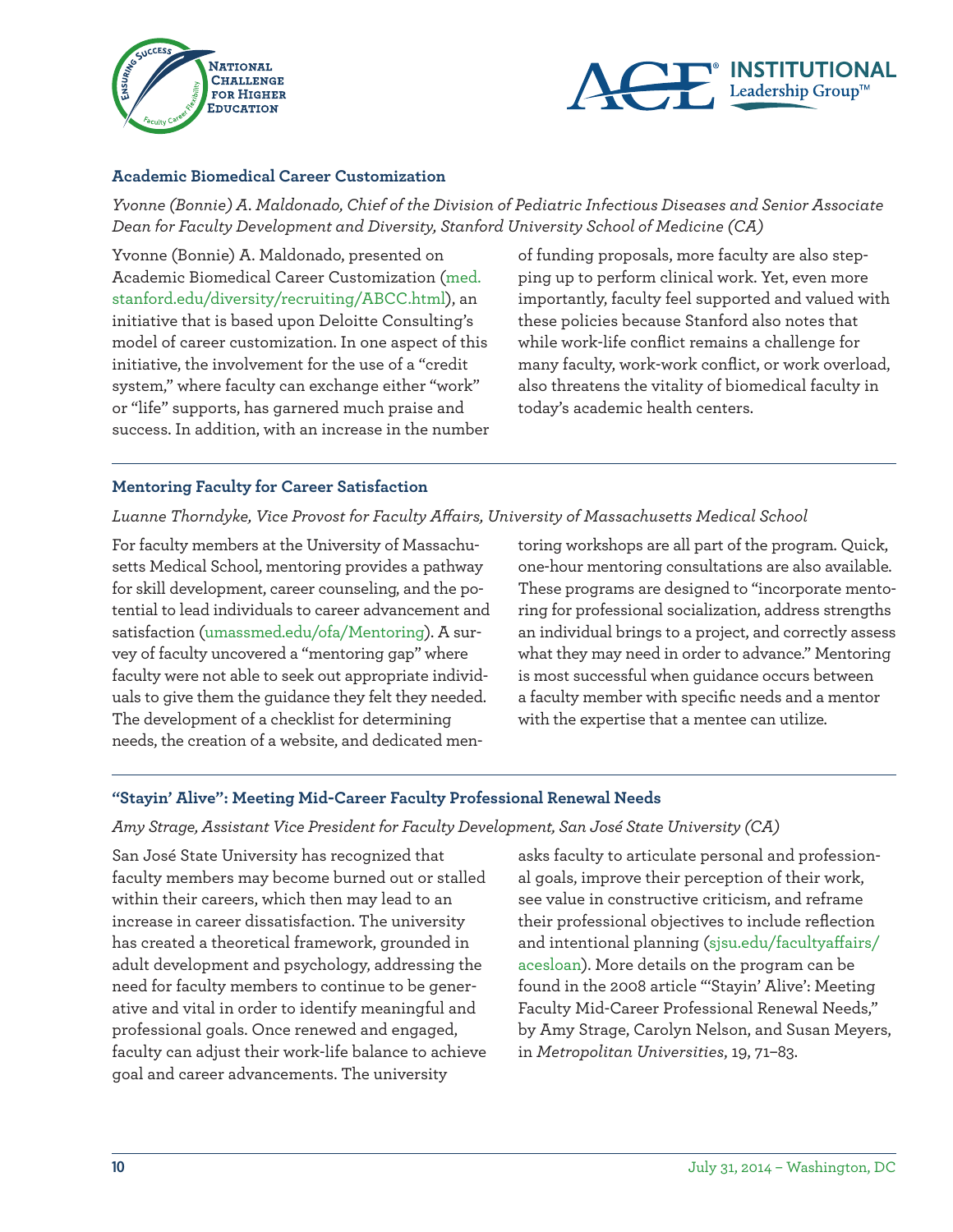



#### **The Second 50: Living the Jesuit Mission of Cura Personalis**

*Steve Herbert, Associate Provost for Academic Affairs and Dean of the Graduate School, Xavier University (OH)*

Jesuit institutions in America were founded to continue the tradition of excellence in education grounded in the tenets of the order's Catholic origins. At Xavier University in Ohio, one of the main Jesuit tenets, *cura personalis*, or "care for the entire person," is the foundation for a program called "Second 50," which focuses on the importance of spirituality in the second half of one's life and career. Convening over a series of meetings, participants are encouraged to review the lessons of their

lives, reflect on the role of spirituality in their lives, create a "heritage" or "ethical" will, and plan for a personal legacy project to leave behind. Similar programs are housed at the university's Center for Mission and Identity (xavier.edu/mission-identity). Other faculty-focused endeavors revolve around late-career issues, such as the "Taking Time to Reflect" program, and a faculty learning community (FLC), highlighting one's legacy to the institution or academic discipline.

#### **Retirement Options: Successfully Phasing Toward Retirement**

*Sandra Johnson, Associate Dean, Office of the Dean of the Faculty, Princeton University (NJ)*

An additional retirement policy began three years ago and was designed to incentivize tenured faculty, through bonuses, to embrace the age range of 65–70 as a time of transition (tinyurl.com/ PrincetonPolicies). Prior to its inception, Princeton administrators revisited all of their retirement policies in an effort to make transparent and equally accessible what retirement options were available to faculty. Most importantly, the policy allows individual faculty members to make the determination which path forward works best for them concerning their emeritus status, and allows faculty members to continue being productive members of the university community after retirement at the level that seems right for them.

The new policy has three characteristics. First, the age of faculty entering into the program must be between 65 and 70, with at least 10 years of service at Princeton in order to qualify for retirement benefits. Second, faculty are paid either 1) a bonus upon retirement that is a multiplier of the faculty member's salary, or 2) the average salary of all faculty at that rank at that point in time, whichever is greater. Third, after signing a retirement agreement, faculty members may continue to teach half-time for half pay for up to three years—dependent on their age at the time of signing—or they may sign an agreement before the age of 67 and continue to teach full time until age 70, then receive a bonus equal to one year of salary.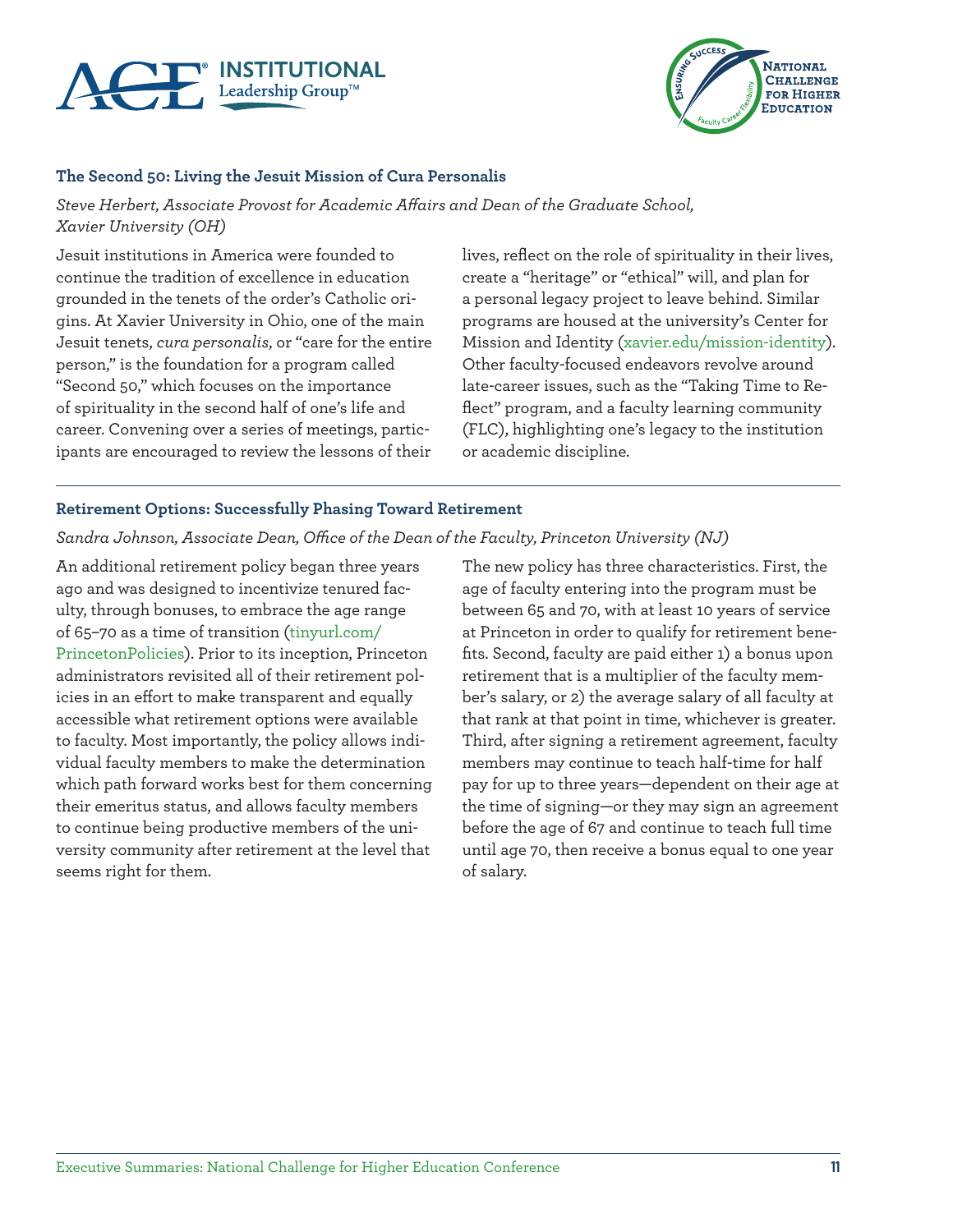



#### **Engaging Retired Faculty in Collaborations with the Community**

*Peter Stearns, Provost Emeritus, George Mason University (VA)*

George Mason University has developed several means to assist its retiring faculty. Through its Osher Lifelong Learning Institute (olli.gmu.edu), faculty are offered opportunities to explore intellectual and cultural subjects as well as share their expertise and talents.

George Mason also offers a full-day course called Your Next Chapter: Charting a Course to Retirement that is administered by the Department of Psychology, and operated with the nonprofit organization Leadership Fairfax and Fairfax County, which provides the necessary funding. This course, which runs each semester, offers the opportunity to create a retirement plan with choices that may include community involvement, new career directions, leisure enrichment activities, and healthy aging and lifelong learning to energize faculty to face the challenges that come with major life changes.

Furthermore, George Mason hosts a seminar series that addresses the preparation of the whole person for the various aspects of retirement by exploring personal resources, attitudes, preferences, motivations, skills, and interests. More so, Mason also collaborates with Leadership Fairfax, Volunteer Fairfax, and the Aging Coalition on another program that is based on the belief that retirees can offer a wealth of experiences, leadership, and vitality to the community while enriching their own lives. With a lifetime of accumulated skills and expertise, the participants of these new leadership programs are inspired to connect and make a difference by volunteering within their community. By assisting retirees in learning more about Fairfax and its needs, this allows them to convert their knowledge into meaningful work that makes a difference in their communities while promoting the well-being of the engaged faculty member by encouraging his or her participation in both their university community at George Mason and the greater community of Fairfax County. These various programs offered by the university not only assist faculty with a smooth transition in to their next chapter but assures them that they are valued and respected for their lifelong service and their many contributions to the success of George Mason University.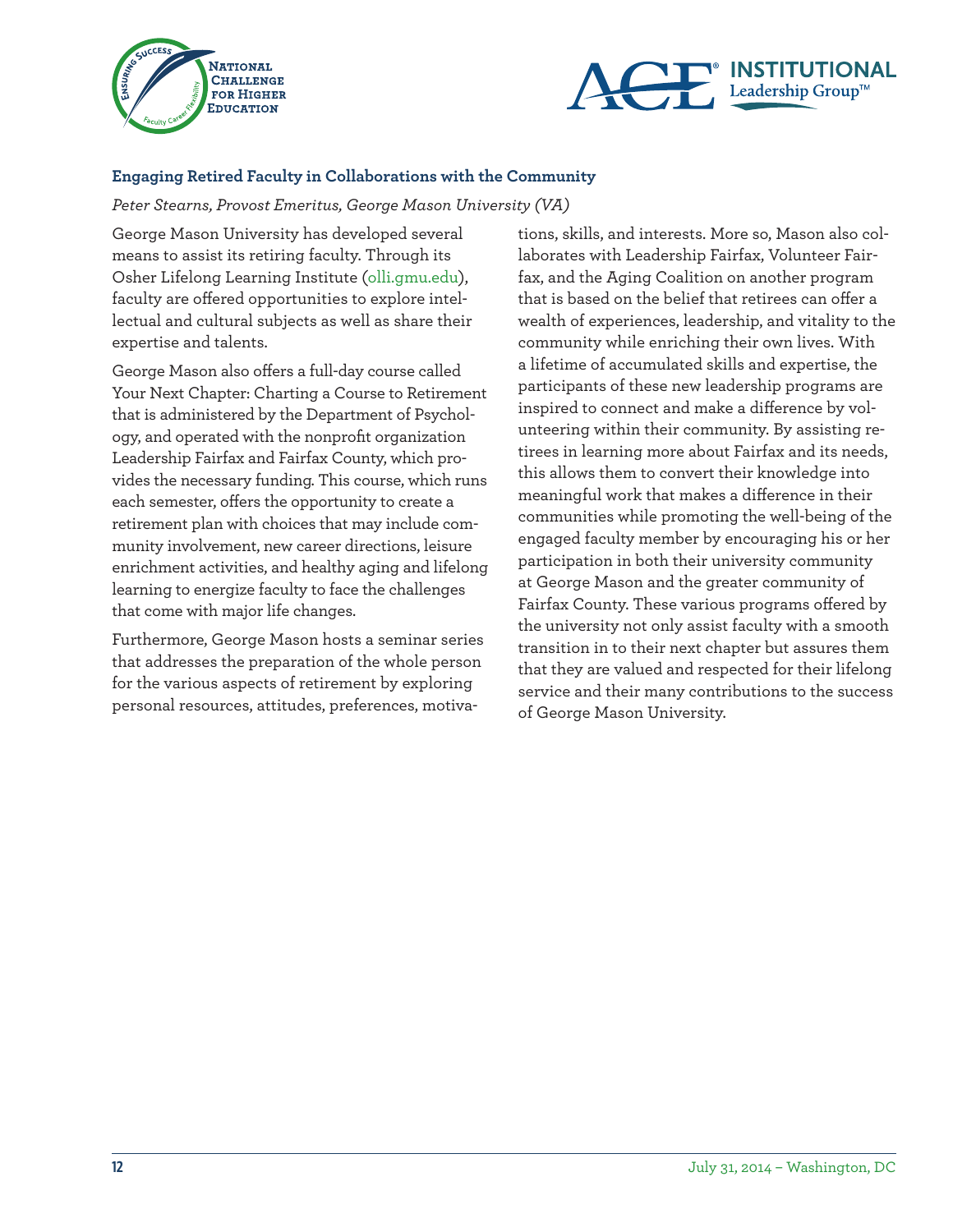



#### **The Academy**

*Katherine Newman, Former Dean of Zanvyl Krieger School of Arts and Sciences, The Johns Hopkins University (MD)*

Katherine Newman, former dean of The Johns Hopkins University, established The Academy at Johns Hopkins as an institute of advanced study whose mission is to enhance the voluntary participation of retired faculty in the intellectual life of the university, and to foster the continuing scholarship and research of retired faculty (krieger2.jhu.edu/theacademy). Academy professors, as they are designated, continue to pursue research opportunities, conduct and attend academic seminars, and explore other opportunities to extend their scholarly activities. The institute recognizes their continuing intellectual achievements, ensures the inspiration of students as future scholars, and fosters Johns Hopkins' ongoing pursuit of a culture of achievement. Retired colleagues are acknowledged for their scholarly successes and remain a vital element of the institution's intellectual community.

All current tenured faculty are eligible, upon their retirement, for membership in The Academy. They need only to declare their intention to retire in order to become an academy professor. Membership benefits for academy professors include an annual allowance of \$2,000 that can be used to purchase books, software, and travel for research, conferences, or to hire an assistant; all academy professors receive office space, support for seminars, lectures, workshops, visiting professors, and a speaker series. In addition, academy professors, who are 65 to 68 years old, receive an annual health care stipend of \$4,000 for 10 years. Older faculty will also receive the health-care stipend but for fewer years. For example, a faculty member who retires between the ages of 68 and 70 and becomes an academy professor will receive \$4,000 for five years; if 70 or older, she or he will receive the \$4,000 stipend for three years. In addition, the College of Arts and Sciences will provide operating support for The Academy, including part-time administrative support. Through this institute for advanced study, Johns Hopkins recognizes its retirees' continued intellectual achievements, and their active involvement and contributions to Johns Hopkins's continued pursuit of excellence.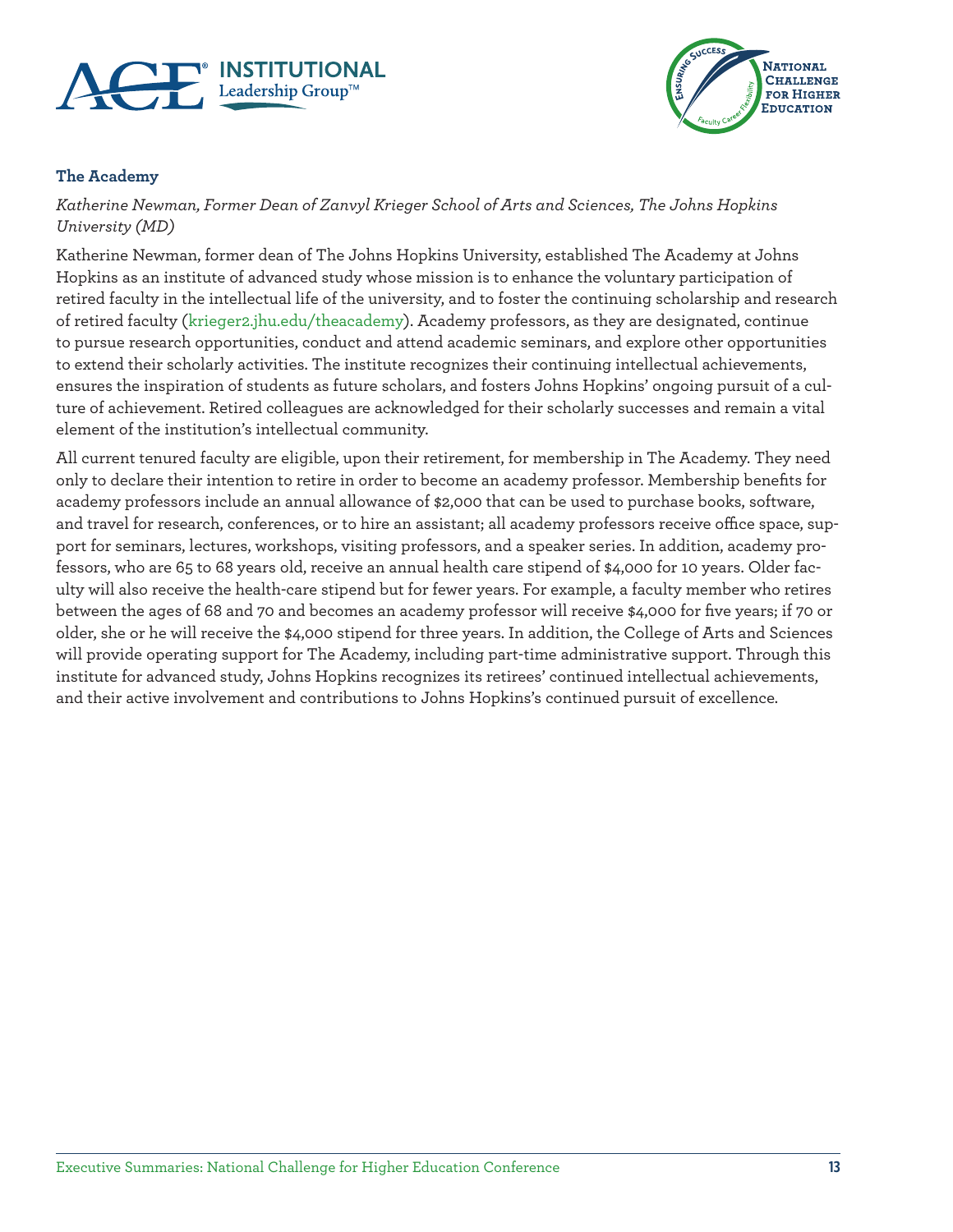



### **Parallel Sessions**

#### **1: Legal Issues**

*Legal issues emanating from the usage of work-life policies should be a concern for institutional leaders. Bias avoidance comes at a cost not only for the faculty, but also for the institution.* 

Joan C. Williams, Distinguished Professor of Law and Hastings Foundation Chair at University of California, Hastings College of the Law, presented on the legalities of implementing and sustaining work-life policies on campus, including potential adverse effects if these policies are not equitably addressed across the institution. Title IX compliance and enforcement provides an opportunity for institutions to improve their campus climate while retaining talented faculty. Additional problems with gender bias and family responsibility discrimina-

tion, for both men and women, continue to plague campuses. More information can be obtained from the monograph *Effective Policies and Programs for Retention and Advancement of Women in Academia* (available at worklifelaw.org/pubs/worklife\_ academia\_FINAL.pdf), and from the website, *Tools for Change* (toolsforchangeinstem.org).

ACE also recently developed a legal issues brief on challenge for institutions regarding faculty retirement (see tinyurl.com/FacultyLegalIssues).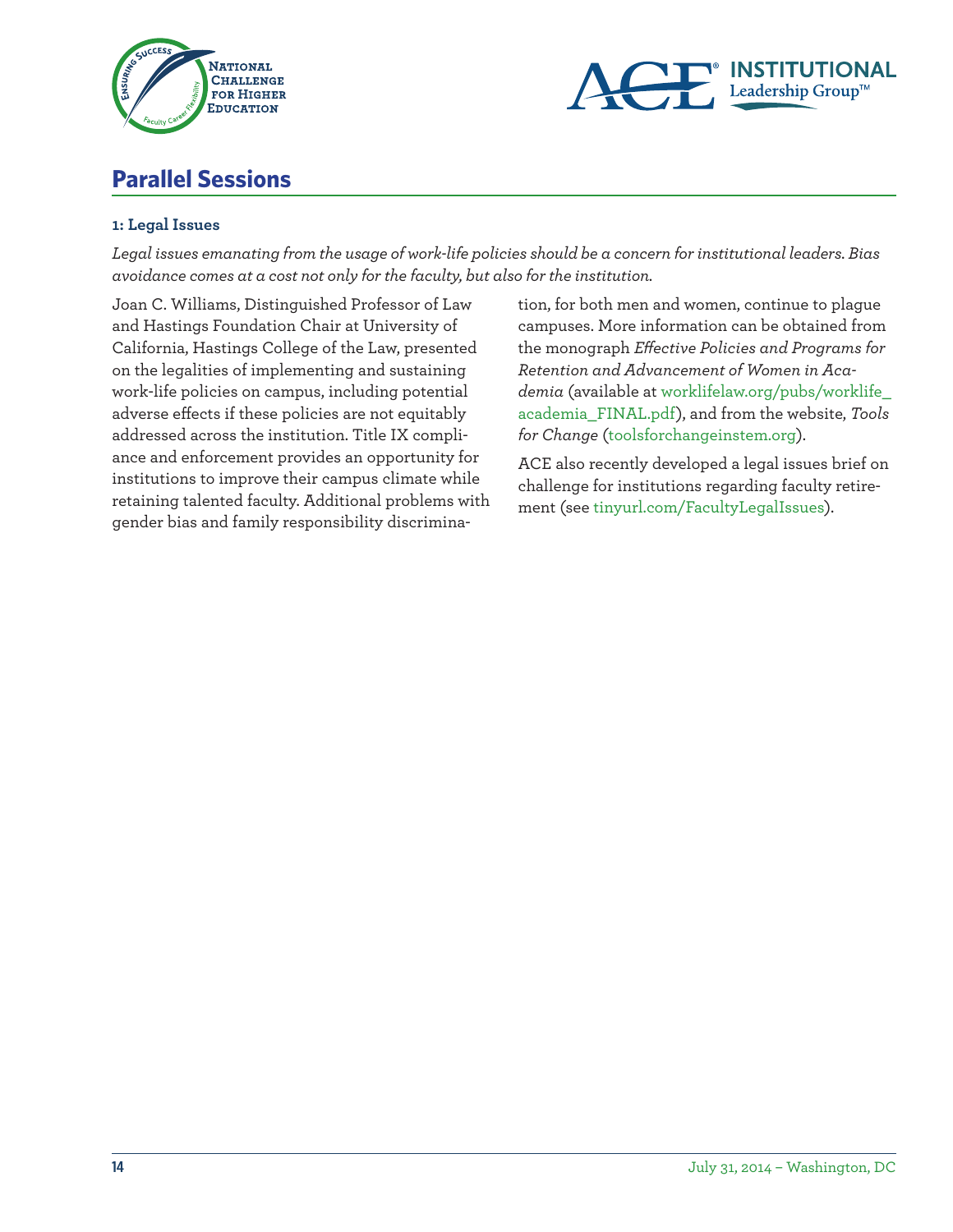



#### **2: Liberal Arts Institutions**

*What are the strengths and unique opportunities that liberal arts colleges can take advantage of to afford faculty greater career flexibility?*

Beverly Nagel, dean of the college of Carleton College (MN), led a conversation on the strengths and unique opportunities that liberal arts institutions can take advantage of to afford faculty greater career flexibility. Three primary themes derived from the conversation:

- **1. Recruiting/retention and the challenge of dual academic career families:** While all colleges face difficulties when recruiting dual career coupes, for liberal arts institutions located in rural or less developed areas, this may be an especially challenging issue, due to limited local job opportunities and the inability of most small institutions to create positions for spouses/partners. Participants from this discussion indicated that mid-sized institutions and institutions in larger metropolitan areas are feeling this challenge as well. New faculty often turn to administrators for help with finding positions for spouses/ partners, but few of our institutions have the resources to provide this sort of service.
- **2. Workload associated with shared governance and other committee/service obligations:** At smaller institutions, it's typical that all faculty serve on one or more college committees, and some of these committees can be very time consuming. Representatives from several institutions saw the administrative/service obligations, typically on top of intensive teaching and research obligations, as an important issue affecting work-life balance. Another representative argued that this wasn't an issue on her campus because faculty saw governance and committee work as productive and important and were therefore happy to put the necessary time into it. However, efforts to reduce the number of committees can be met

with faculty resistance as faculty worry about losing their voice in administrative decisions. Several participants noted that this issue had attracted faculty concern (and complaints) on their campuses. Another concern was raised regarding faculty meetings and other committee/governance work scheduled in the evenings, outside of regular work hours, which is particularly problematic for faculty with young children. Lastly, syncing postsecondary calendars with local school calendars was challenging for faculty with children who needed alternative child care arrangements when school was not in session.

**3. Residential nature of liberal arts colleges:**  There is an expectation that liberal arts faculty are more involved in student life outside of the classroom, as students come to these types of campuses for the holistic nature of a residential liberal arts education. Such expectations for faculty include advising co-curricular activities, attending student performances and other events, and being part of department or college-sponsored social activities that aim to build community among students, faculty, and staff. These activities generally take place in the evening or on weekends. Not only do these expectations involve an additional time commitment, but they also occur at times that can create difficulties for families.

While the small size and personal familiarity at small colleges may make it easier to adapt to needs of particular individuals at various points in the faculty career/family cycle—and that is a strength of the liberal arts setting—accommodations can become perceived as "special deals" if not handled transparently and evenly.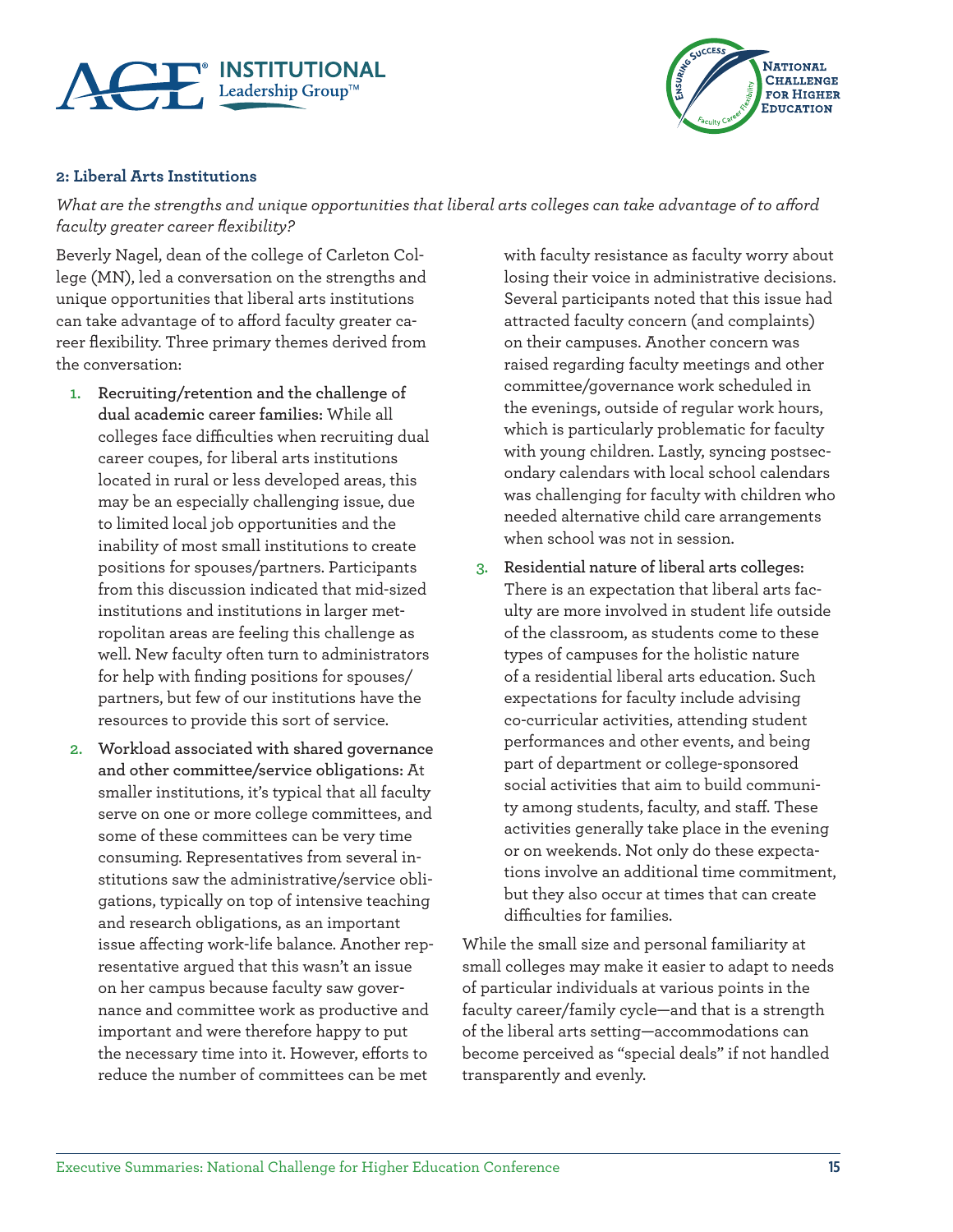



#### **3: Working Within Systems**

*How do systems share resources across campuses, and how can effective policies multiply faculty utilization of workplace flexibility?*

Three presenters showcased how their systems shared resources across campuses, and how effective policies can multiply faculty utilization of workplace flexibility. The presenters were Susan Carlson, vice provost for academic personnel at the University of California Office of the President; Laura Koppes Bryan, professor, Division of Applied Behavioral Sciences, and dean of the Yale Gordon College of Liberal Arts at the University of Baltimore; and Rebecca (Becky) Warner, senior vice provost for academic affairs at Oregon State University.

Attended by approximately 20 higher education professionals, each presenter highlighted his or her system's latest accomplishments concerning work-life flexibility policies and what they hope to achieve as they move forward in their policy goals.

Susan Carlson emphasized the University of California's Faculty Family Friendly Edge program (ucfamilyedge.berkeley.edu), which offers services and benefits to support faculty and their families. This program is available to faculty throughout all of the 10 University of California system campuses. Some of the policies the program includes are stopping the tenure clock to allow time for care of a newborn or newly adopted child; a flexible parttime option for ladder-rank faculty with substantial familial caregiving responsibilities; and one year of unpaid leave to care for self or a sick family member, including a domestic partner. As additional materials and information become available, the portal is updated with appropriate links and resources.

Laura Koppes Bryan gave two examples of system-wide initiatives that provided workplace flexibility. The first was a tenure clock stoppage policy that allows faculty to suspend their tenure clock for a significant life circumstance, like childbirth, and then return to their tenure-track timeline without penalty (tinyurl.com/USMFacPolicies). The second was University of Baltimore's phased retirement policy, which allowed professors to shape their own course for transition from work to retirement, and is serving as a model for the University System of Maryland as it implements a new system-wide policy (tinyurl.com/UBPhasedRetirement).

Becky Warner spoke about the Oregon University System's restructuring but also touched on examples of system-wide initiatives concerning work-life flexibility policies. She first discussed how a system-wide benchmarking survey of faculty and institutions conducted by ACE (tinyurl.com/OUSFacultySurvey) contributed to the creation of a family-friendly department toolkit (tinyurl.com/OSUToolkit). Next, she also emphasized the Greater Oregon Higher Education Recruitment Consortium (GO HERC; hercjobs.org/greater\_oregon), which is a service that lists hundreds of jobs from member institutions throughout the northwest that are committed to diversity hiring and dual-career couples.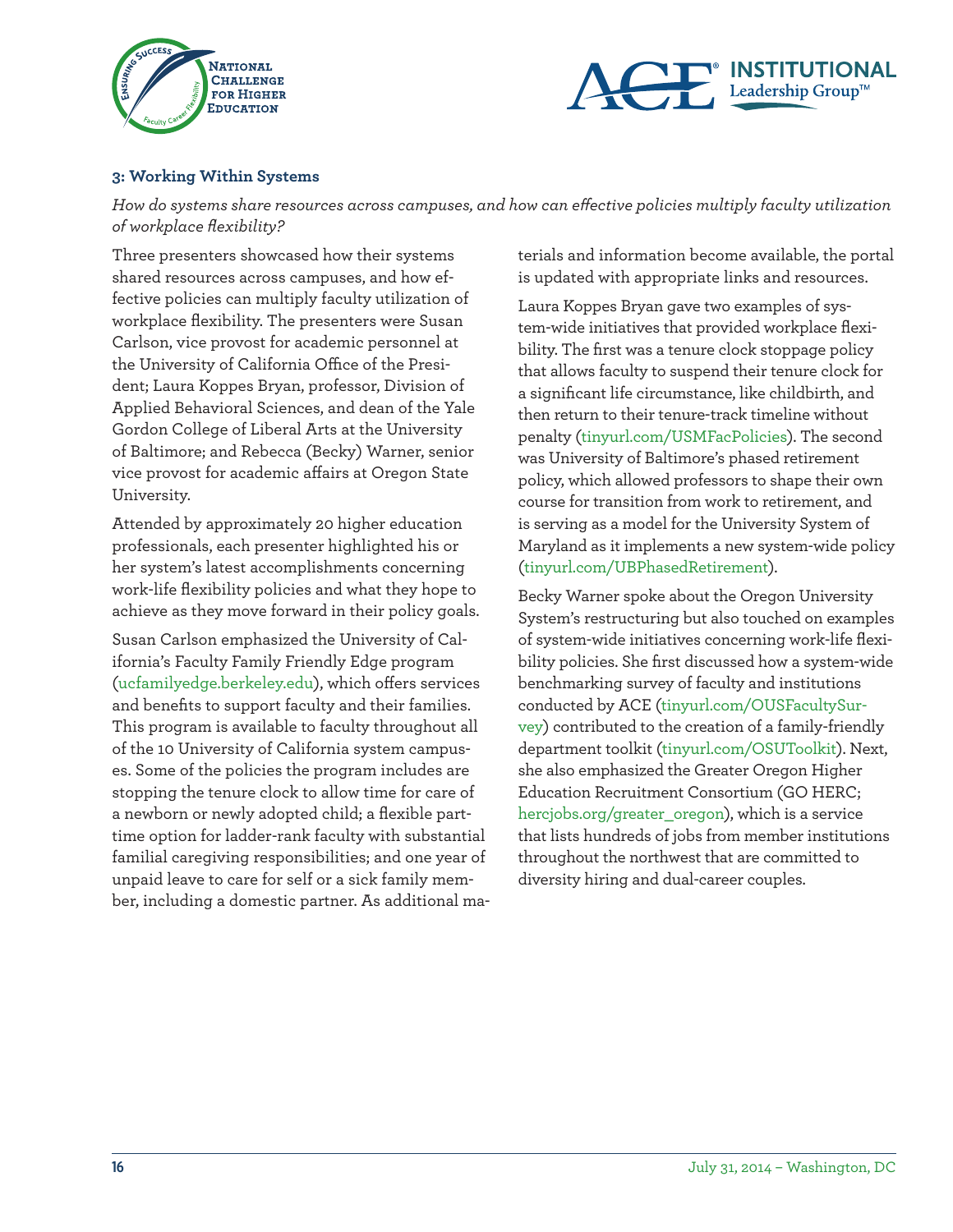



#### **4: Faculty Retirement**

*Learn how 15 institutions are guiding faculty through the latter stages of their careers and successfully into retirement.* 

ACE staff discussed how institutions can and have supported faculty in the culminating stages of their careers, and assisted them in moving through retirement. ACE has produced several documents to assist campuses with these issues, including a literature review (tinyurl.com/RetirementTransitions LitReview); a brief on legal issues (tinyurl.com/ FacultyLegalIssues); and an executive summary of ACE's 2011 Invitational Conference on Retirement Transitions (tinyurl.com/RetirementTransitionsExec Summ). Additional best practices can be read in the publication Faculty Retirement: Best Practices for Navigating the Transition (Stylus Publications, 2014).

A 2012 survey of faculty and preceding site visits to some of those campuses made known the top three concerns of faculty regarding this transition period before retirement: 1) lack of transparency of

available options, 2) lack of communication from the administration, and 3) psycho-social aspects connected to faculty member's academic/work identity. The majority of faculty were satisfied when they could continue to use their institutional email and library privileges, but would also prefer to have an office on campus after retirement. Many also sought to continue to improve faculty relationships to the administration.

The survey revealed that 75 percent of faculty plan on remaining engaged with their institution or academic discipline after retirement (n=3243). This figure confirmed anecdotal information obtained during site visits about faculty members' interest in remaining connected, especially among baby boomer faculty who are members of the first generation of faculty who are no longer covered under laws mandating retirement at a specific age.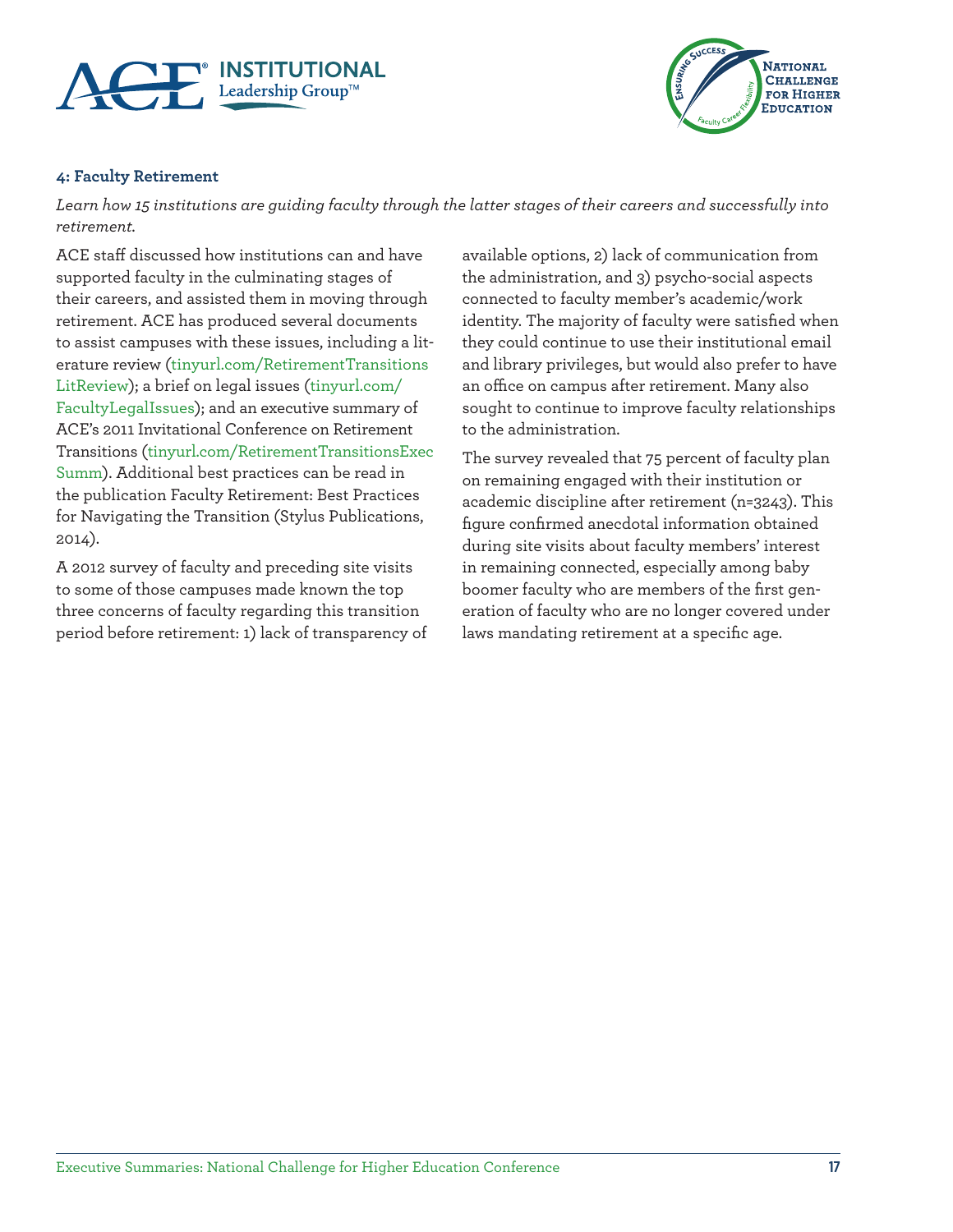



#### **Chart 1. Responses by age to the question "Do you plan on being involved with your institution after retirement?"**

- $\blacksquare$  No, I have other commitments that will prevent me from staying active with my institution post-retirement
- No, there are no or few opportunities for me to remain involved after retirement
- Yes, I plan to stay connected with my department or discipline
- $\blacksquare$  Yes, I plan on staying connected with my department and other parts of the academic community



When asked an open-ended question on what their institution does well, or what their institution could do better to manage retirement transitions, the number one response for both questions was that faculty didn't know (see Tables 1 and 2). These responses indicate that even if there are appropriate programs, faculty often have a "just-in-time" mentality when it comes to the close of their institutional careers. The findings may also suggest that faculty are willing to work with their own institution in creating new or better programs to support senior faculty.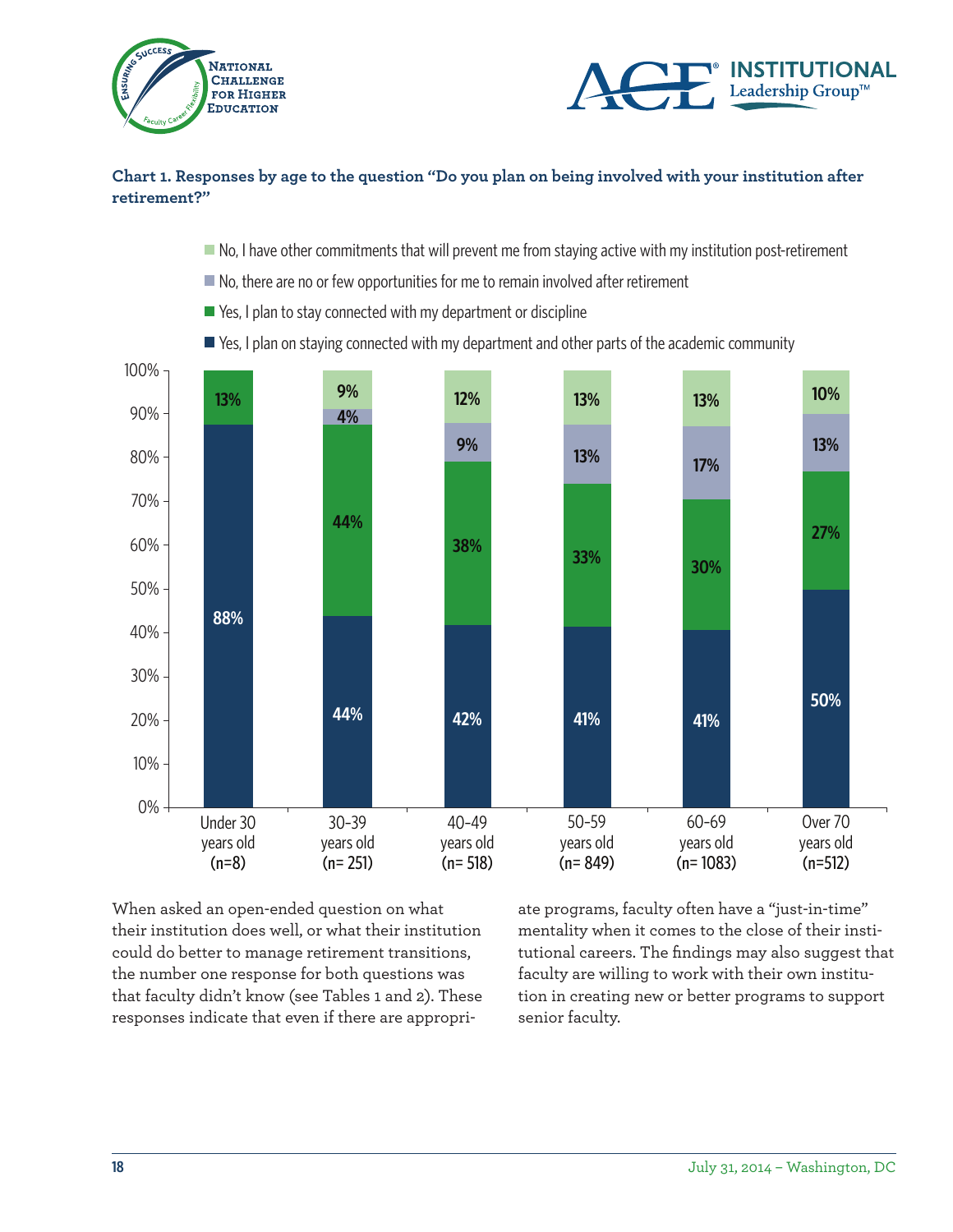



#### **Table 1. Open-ended responses to the question, "What are some of the best things that your institution does to make the retirement transition smoother for faculty?"**

| <b>Theme</b>                                                                               | <b>Total Number of</b><br>Responses (N=2017) |
|--------------------------------------------------------------------------------------------|----------------------------------------------|
| Don't know                                                                                 | 672                                          |
| Phased retirement program                                                                  | 491                                          |
| Retirement counseling/seminars/lectures                                                    | 241                                          |
| Campus benefits after retirement (office space, access to library, computer support, etc.) | 158                                          |
| Active/helpful Human Resources office and website                                          | 90                                           |
| Encouraging/fostering a very active retired community to stay connected to the institution | 78                                           |
| Willingness to work with each individual/flexible                                          | 72                                           |
| <b>Financial benefits</b>                                                                  | 71                                           |
| Having a retirees' center for information and programs                                     | 63                                           |
| Continuing medical insurance/health care benefits                                          | 53                                           |
| Senior leadership's communication of options/commitment to faculty on this topic           | 44                                           |
| <b>Financial planning</b>                                                                  | 44                                           |
| Part-time teaching after retirement                                                        | 43                                           |
| Offering emeriti status/emeriti benefits/teaching by emeriti                               | 34                                           |

#### **Table 2. Open-ended responses to the question, "What are some ways your institution can make retirement more manageable and smoother for faculty?"**

| <b>Theme</b>                                                                                            | <b>Number of Responses</b><br>$(N=1779)$ |
|---------------------------------------------------------------------------------------------------------|------------------------------------------|
| Don't know                                                                                              | 257                                      |
| Discuss retirement more/improve communications/provide more information about options earlier in career | 228                                      |
| Improve health-care benefits                                                                            | 162                                      |
| Implement/improve phased retirement program                                                             | 132                                      |
| Improve retirement workshops/seminars/counseling options                                                | 114                                      |
| Nothing more the institution can do/the institution does a good job                                     | 109                                      |
| Offer more campus benefits for retired faculty (office space, parking, library privileges)              | 108                                      |
| Create more opportunities for retired faculty to stay involved with the institution                     | 86                                       |
| Improve financial incentives/benefits                                                                   | 75                                       |
| Allow for retired faculty to teach part-time                                                            | 43                                       |
| Acknowledge/value/respect faculty contributions                                                         | 34                                       |
| Put a formal, transparent institutional retirement policy/process in place                              | 30                                       |
| Provide greater flexibility during retirement transition                                                | 25                                       |
| Improve Human Resources office and website                                                              | 24                                       |

Executive Summaries: National Challenge for Higher Education Conference **19**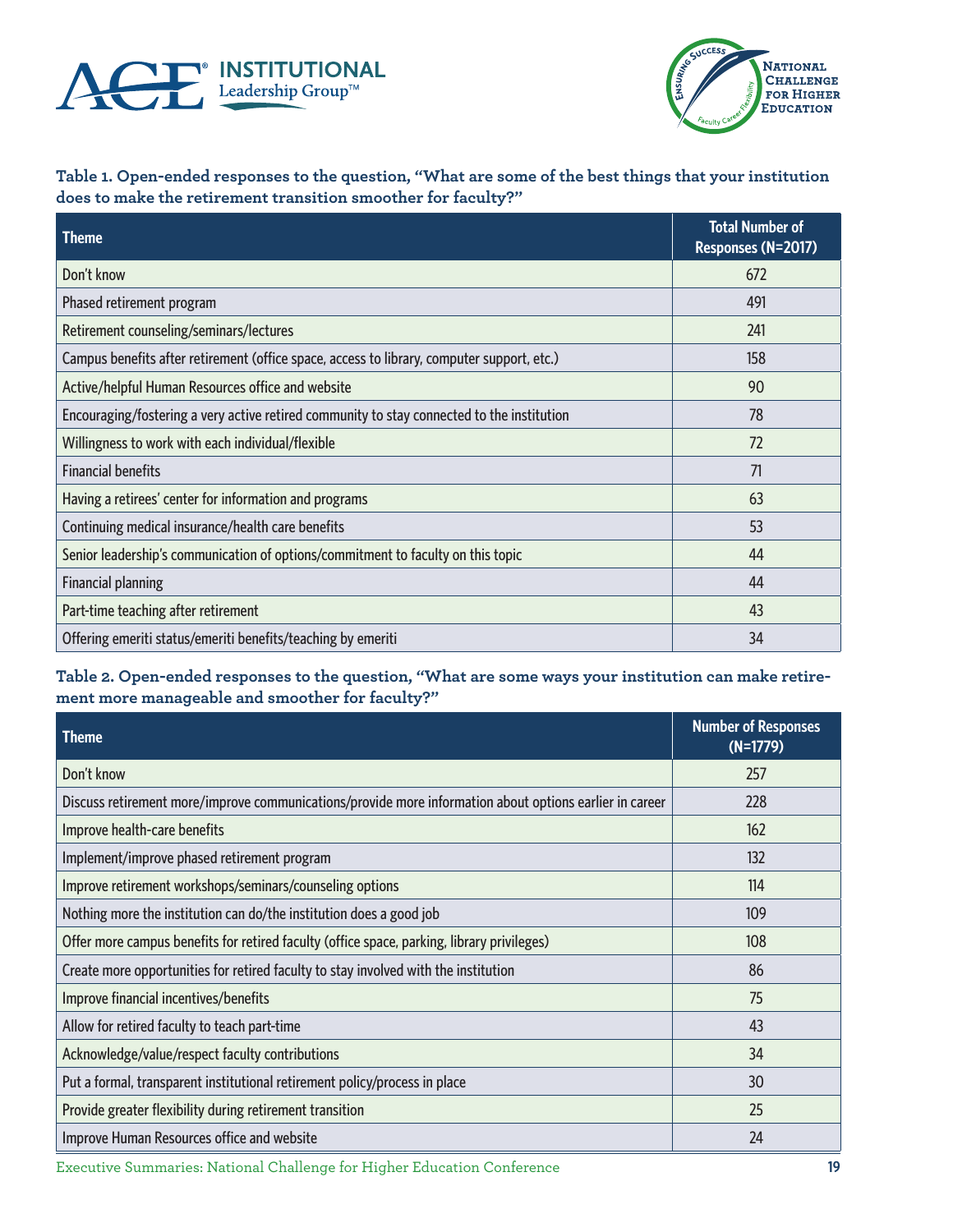



### **The Academic Workplace: Three Fundamental Principles and a Radical Proposal**

#### **Charles R. Middleton, President, Roosevelt University (IL)**

*Creating a twenty-first century workforce in academia will require three fundamental principles for senior leadership to embrace. The audience will be left with a radical proposal to contemplate.* 

The president of Roosevelt University, Charles R. Middleton, laid out three fundamental principles of the academic workplace and concluded with a radical proposal to change institutional culture concerning the faculty life cycle. The first principle is the belief that educational institutions will endure, and that the forces which contribute to this continuity are found specifically in the work of faculty and the professional enterprise that they create. This continual learning and desire for improvement are core to the identity of a faculty member. Faculty are not only a workforce, but the best-educated workforce that exists within any industry.

The second principle is the belief that faculty must have control over the quality and content of degrees granted by their institution. The pattern of quality improvement expressed in the first principle allows faculty to adapt the curriculum to changes in society, the workforce, technology, etc. For example, Latin and Greek were once central to a higher education core curriculum; however, arts and sciences have now become the essence of a college education. Faculty were the main drivers of that change.

The third principle asks how the faculty role connected to student learning is changing as the delivery by which a college education is evolving. With the advent of email, massive open online courses (MOOCs), social media, and increased expectation for faculty productivity, a plan for some semblance of work-life balance that remains fair, but adjustable, throughout the faculty career is needed to allow faculty to renew and rejuvenate so that they can continue to uphold principles one and two.

A radical proposal that strikes at the heart of academic status quo (e.g., setting tenure to fixed terms) is needed to create a sense of urgency to push a holistic paradigm shift in academe that addresses the life cycle of the faculty career. As an example, Middleton stated that perhaps the first stage of a faculty career should last 30 years. Then all subsequent stages could come in five-year intervals, reevaluated at every stage in order to allow the faculty member to readjust and reset his or her career goals. These adjustments would change to fit their desired accomplishments before entering the culminating stage of a faculty career, and then transition into retirement. Middleton's radical proposal addresses "the poverty of imagination," in reference to the status quo of academic life.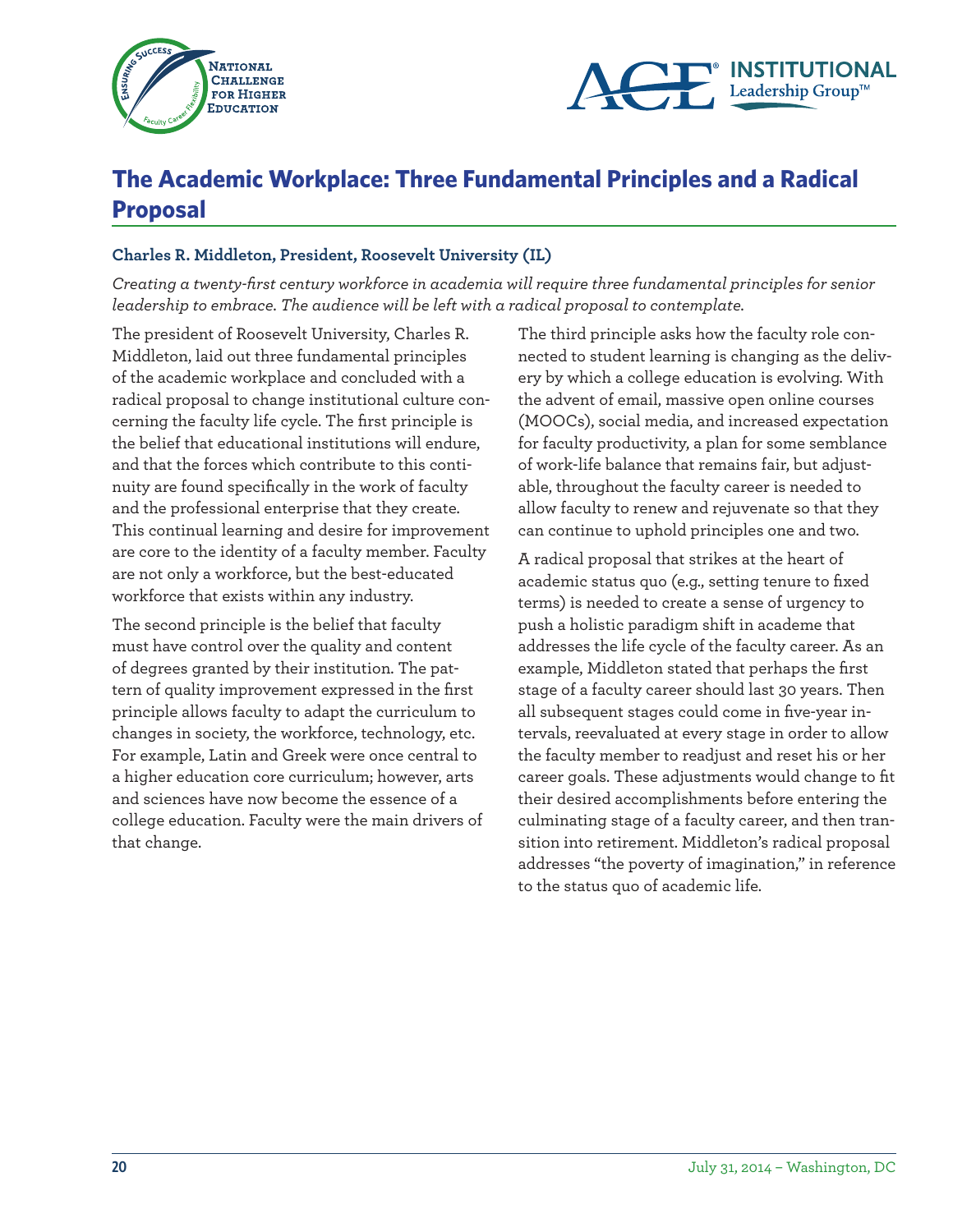



#### **This conference was reported on by:**

*The Chronicle of Higher Education:* 

June, Audrey Williams. 2014. "Colleges Must Embrace Workplace Flexibility in Practice, Not Just on Paper, Leaders Say." *The Chronicle of Higher Education*, August 1. http://chronicle.com/article/Colleges-Must-Embrace/147997.

*Inside Higher Ed:* 

Flaherty, Colleen. 2014. "Forum Considers Ideas for Flexibility in Faculty Jobs." *Inside Higher Ed*, August 1. https://www.insidehighered.com/news/2014/08/01/forum-considers-ideas-flexibility-faculty-jobs.